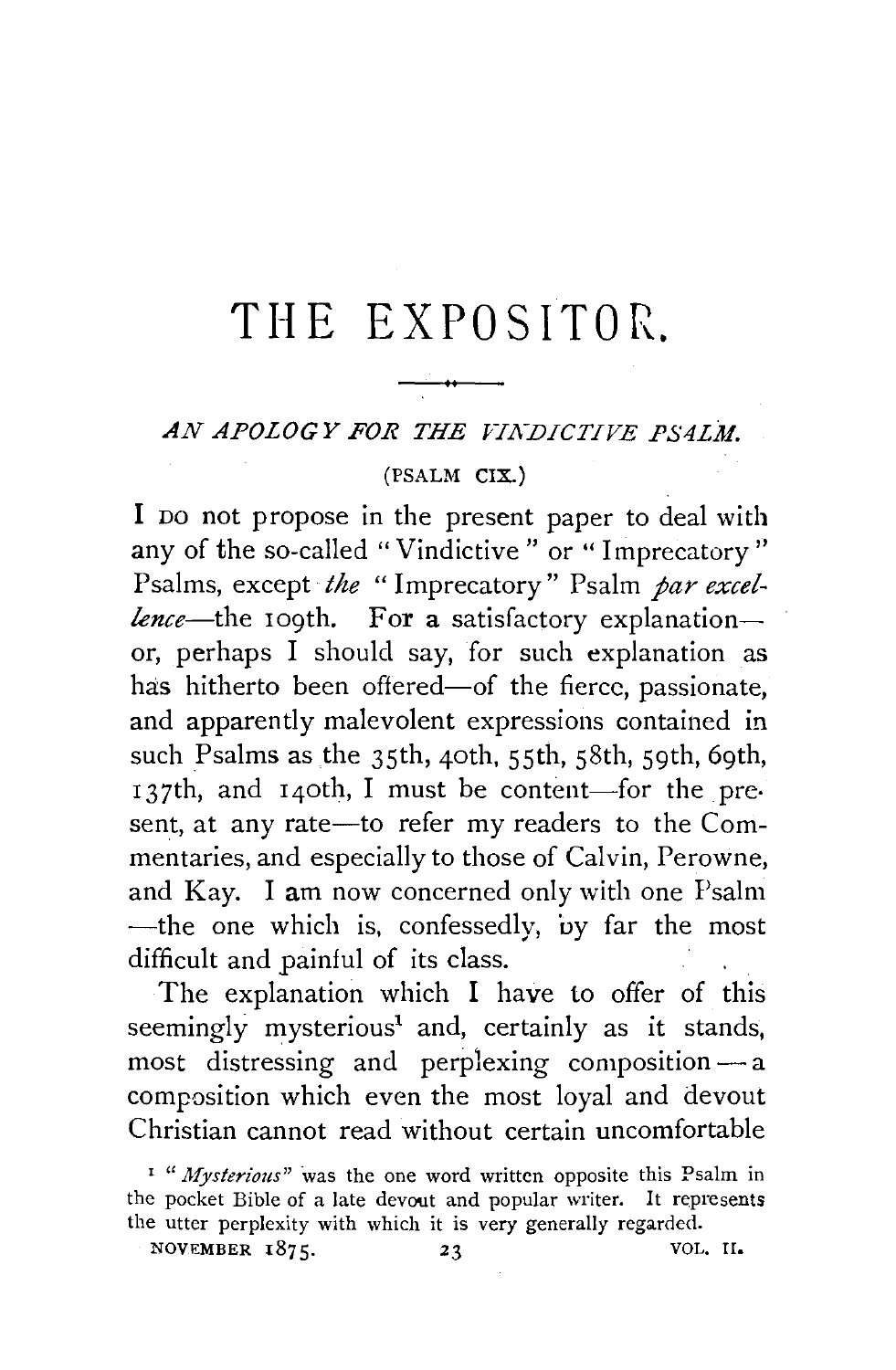misgivings; which some Christians, to the writer's certain knowledge, have expunged from the Bible of their private devotions, and which many Churchmen hear with compressed lips, and sometimes with ostentatious silence, when it is chanted in the church at evensong - the explanation of it here submitted, though new probably to most of our readers, is not new in itself. It was suggested to me in outline, some years ago, by a well-known Jewish Rabbi; and another Rabbi has since informed me that it is the received interpretation amongst his co-religionists. (I am bound to say, however, that, so far as my reading extends, I have not found it in any of the great Jewish Commentators, with the one exception of Mendelssohn.) As far as I can discover, it first appeared in this country in the pages of Dr. Sykes's exposition of the Epistle to the Hebrews. It is adopted by the learned Hebraists, Kennicott, Lowth, and J. D. Michaelis, and is noticed with approval by Dr. Adam Clarke. It was advanced in Italy just one hundred years ago, by Saverio Mattei, who confesses, however, to having derived it from an earlier writer. He says that, after consulting all the fathers and all the divines, both [Roman] Catholic and Protestant, the first who afforded him any satisfactory hint was Marco Marino. It appears to have suggested itself quite independently to the Rev.  $\hat{W}$ . Keate, who advocated it, though with indifferent ability, in a sermon preached in  $1794$ . It is noticed, but only to be summarily dismissed as untenable, by Dr. Durell (" Critical Remarks on the Psalms," &c.), and by the American writer Hibbard, and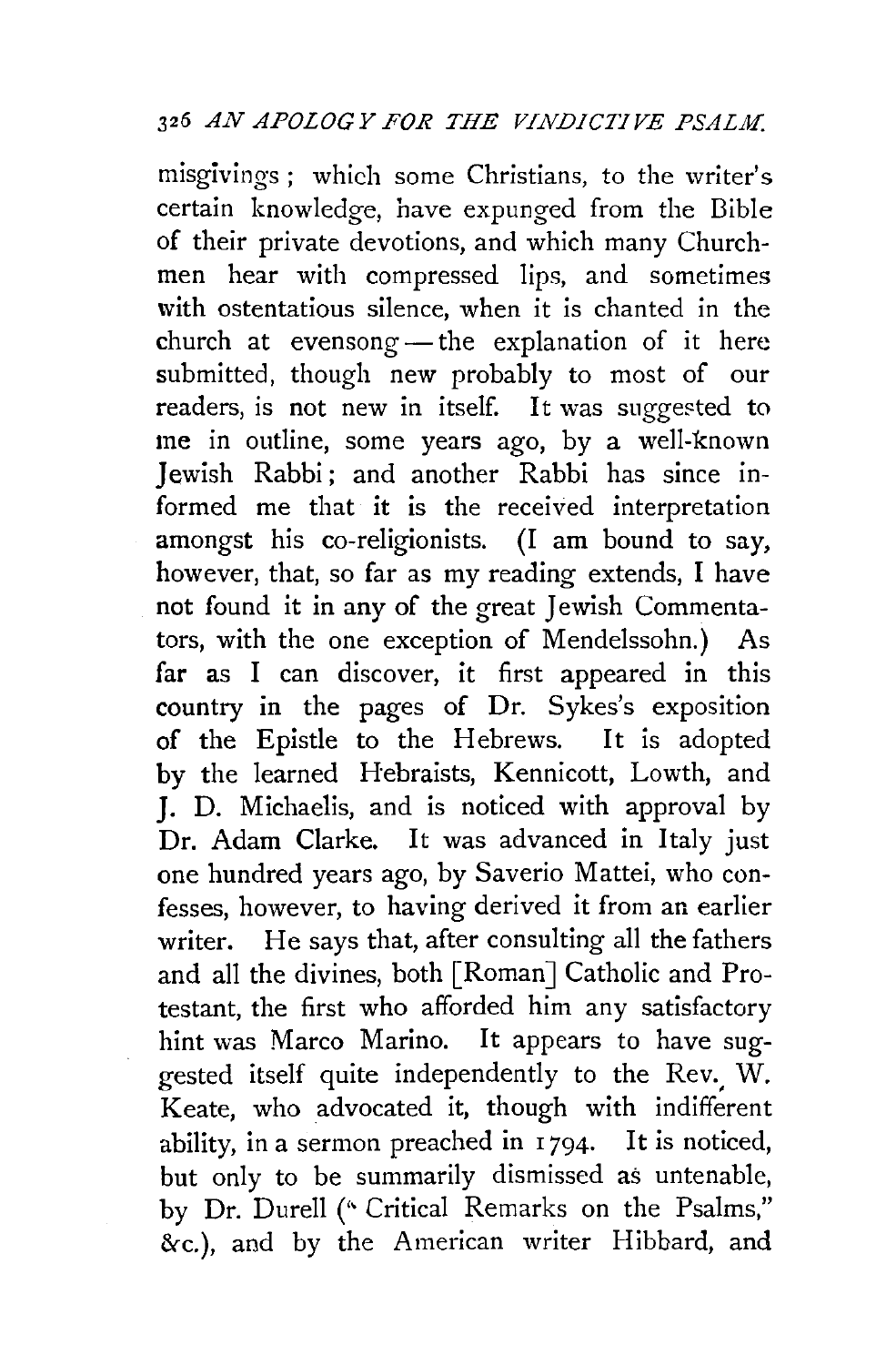with somewhat more respect by Merrick. With these exceptions, I do not remember to have seen it mentioned elsewhere. Most modern writers on the Psalms appear not even to have heard of it.<sup>1</sup> After revolving it in my mind, however, for a much longer period than that prescribed by the Latin poet to impatient authors, I am more than ever convinced that it is *a* legitimate, if not indeed the *only* legitimate, and consistent explanation. Nor am I without hopes of bringing the candid and unprejudiced reader to a similar conclusion.

The Psalm, then, to begin with, is-pace Ewaldone of David's. So we gather from the superscription (לְדָוָר), and from one ancient version, the Syriac, which furthermore informs us that it was composed by him on the occasion of the revolt of Absalom. Some of the Rabbins, however,-Aben Ezra and Kimchi, for example,-believe it to have been directed, not against Absalom or Ahithophel, but against Doeg the Edomite, or possibly against Saul. It is immaterial to my present purpose which of these views the reader accepts, though I have strong reasons, as I shall hope to shew presently, for believing it to have been suggested by, or rather during, the rebellion of Absalom. It is also worth noting that the superscription, " to the Chief Musician," to the Precentor (תַּמְצְמָה), proves it to have been designed, such as it is, for the Tabernacle or Temple service of song.

<sup>&</sup>lt;sup>1</sup> It is briefly referred to in the *second* edition of Dr. Perowne's valuable work. It is also advocated in the Rev. C. Taylor's "Gospel in the Law,"-a work which I had not the good fortune to see till long after this Paper was written. It is mentioned, *en jassant,* in the "Speaker's Commentary."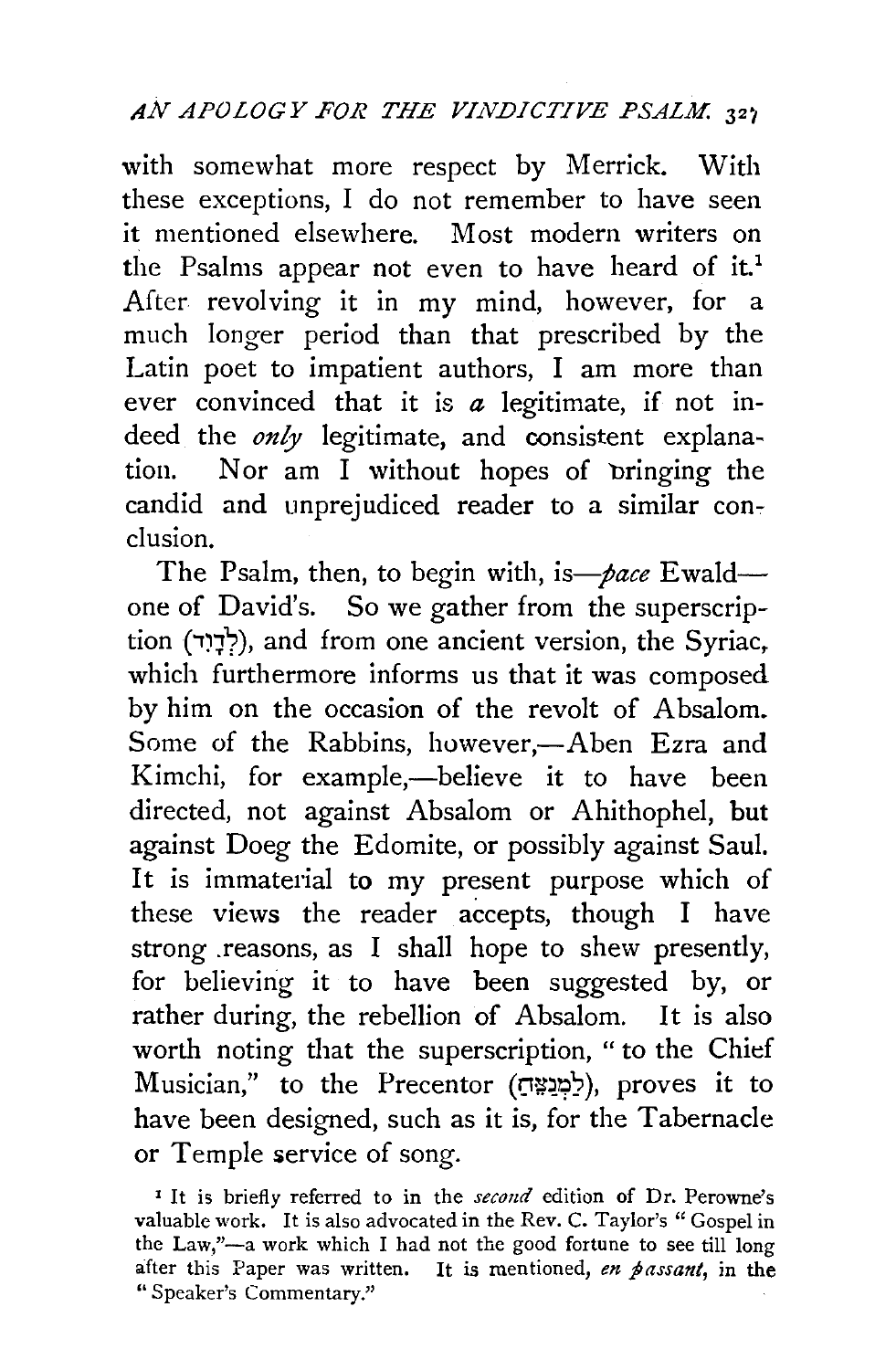## <sup>328</sup>*AN APOLOGY FOR THE VINDICTIVE PSALM.*

The next point to be observed is, that part of the 8th verse of the Psalm (" Let another take his office") is quoted loosely by St. Peter (Acts i. 20) along with the 25th verse of the 69th Psalm ("Let their habitation be desolate," &c.), and is by him cited as a prophecy or an illustration-which it remains to consider-of the fate of Judas Iscariot. I mention this here because it has been held by some to be conclusive against the interpretation I am about to advocate. What is the *true* value and significance of the quotation I shall examine by and by.

Now the usual explanation of the Psalm is, it is almost needless to say, that which is given in the digest or argument prefixed to it in our English Bibles, viz., that " David, complaining of his slanderous enemies, under the person of Judas, devoteth them." It is, in other words, that it was David who pronounced all these imprecations--there are some five-and-twenty of them ; that he levelled them *primarily* against some personal enemy then living, and *prophetically* against Judas Iscariot. The learned disagree, indeed, as to the object of these curses; but they are all, with the few exceptions I have instanced above, of one opinion as to the author of them. They are unanimous in ascribing them to David. I shall hope to shew, however, that there are serious, if not indeed insuperable, objections to supposing that these rancorous execrations ever proceeded from him, and I shall try to establish that so far from their having been *heaped by him upon his enemies, they were really heaped by his enemies upon him.*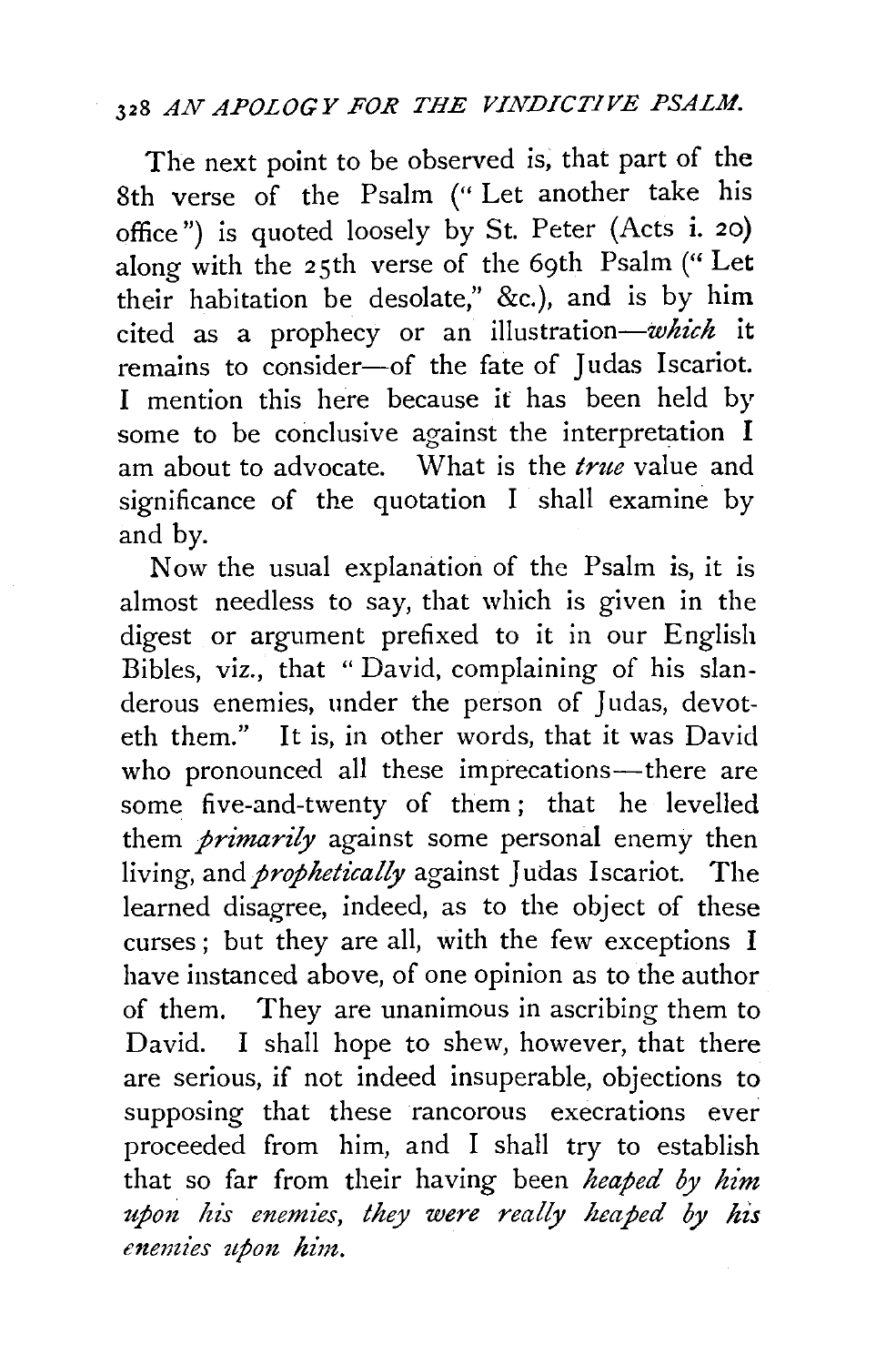# *AN APOLOGY FOR THE VINDICTJ VE PSALM.* <sup>329</sup>

But before I endeavour to *prove* this from the internal structure, &c., of the Psalm, I venture to ask whether there is not an antecedent improbability that David-that magnanimous and generous prince, that man after God's own heart-should have uttered and recorded, and possibly adapted to music, such language, even with regard to his bitterest foes, as that which we find here?

I freely allow there are dark, very dark, passages in David's life; I am constrained to admit that in other Psalms he has used words, imprecations, whichit is extremely difficult to justify; but nowhere else· do we find anything comparable to this. There· is here, unless  $I$  am much mistaken, a pitilesshate, a refined and insatiable malignity, which it is. very difficult to reconcile with his character and conduct on other occasions. For it is not merely that the author of these curses (whoever he may have been) denounces some material disaster against· the object of them (whoever he may have been)-as is done in the I Ith verse ("Let the extortioner catch all that he hath, and let strangers spoil his labour"); it is not merely that speedy death is denounced against him (as in the 8th and 9th verses, "Let his days be few ; . . . . let his children be fatherless") : it is not merely that temporal misery and ruin are imprecated upon this man's *children* (as in the 1oth and 12th verses, " Let his children be continually vagabonds and beg; . . . . neither let there be any to favour his fatherless children ") ; it is not merely that for them too, as for him, swift destruction is prayed for (as in verse 13, "Let his posterity be cut off, and in the generation following let their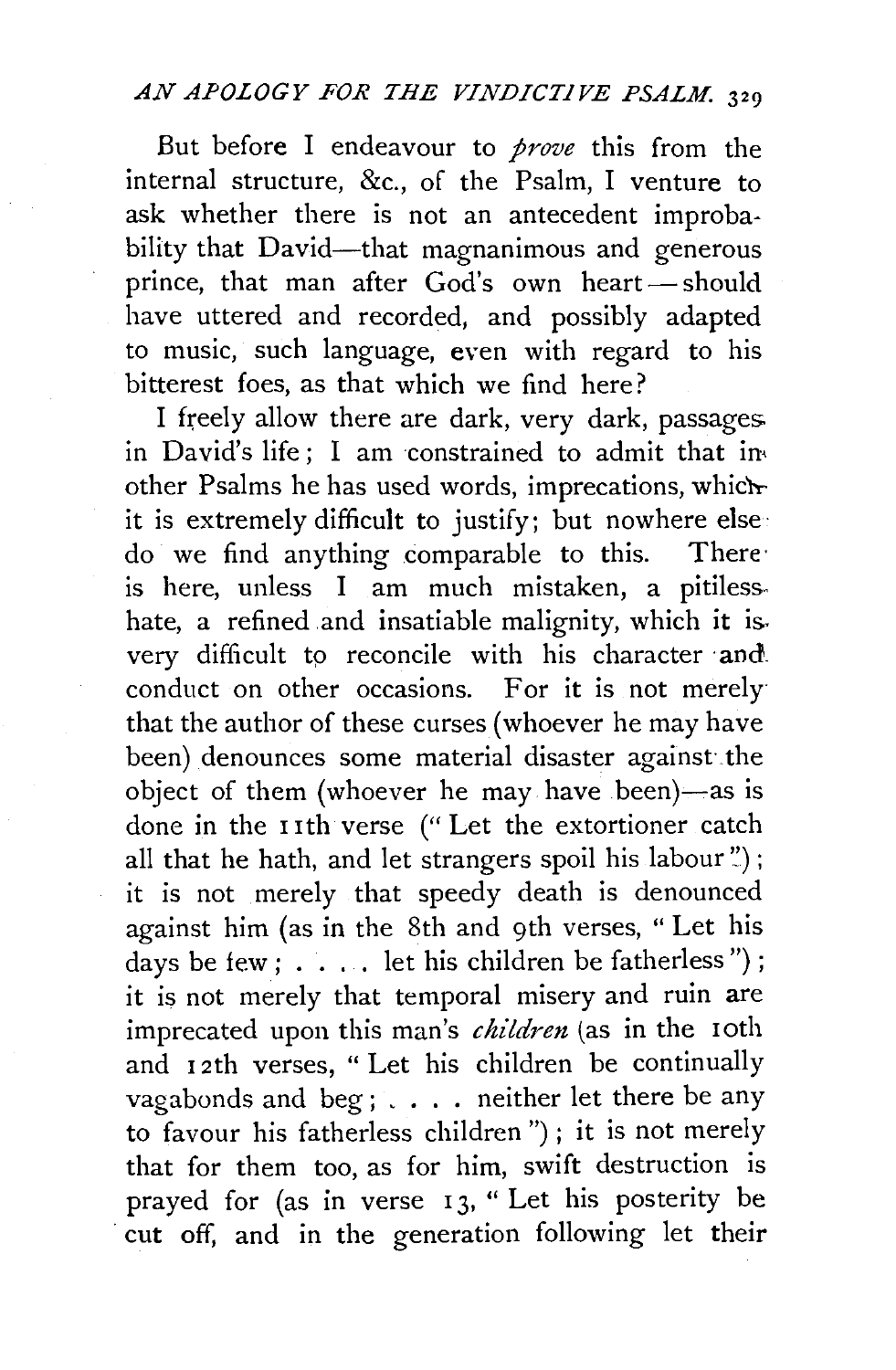name be blotted out"): it is—and it is this which makes it so revolting—it is that *moral*, if not indeed *spiritual,* misfortune, the ruin of man in his relations to his God, is denounced against him. We see this in verse 7, "When he shall be judged let him be condemned, and *let his prayer become sin*;"<sup>1</sup> while, in verses  $14$ ,  $15$ , a similar curse is actually directed against his *parents* and *progenitors,* "Let the iniquity of his fathers be remembered with the Lord, and let not the sin of his mother be blotted out. Let them be before the Lord continually, that he may cut off the memory of them from the earth." Now is it likely, I would ask, is it consistent with what -we know of David's character, that such terrific .,curses-curses of which Mattei says that the *Thy- ...estece preces* are mild in comparison, and of which Mazzochi writes, "quæ nee sine pilorum horrore legt *yossunt* "-curses designed to shut for ever God's door of mercy against the man and his race, were ever pronounced by David-David who, of all men, :SO much needed mercy himself ? Compare with these relentless, these gluttonous, I had almost said these fiendish curses, his language and bearing on other occasions, and then say whether the man who spoke there can be the same man who speaks here. Can this be the generous hero who twice spared the life of the enemy who was seeking his life ? Can this be the man who congratulated himself that he had been saved from avenging himself and shedding Nabal's blood? the man who, when Shimei cursed,

<sup>&</sup>lt;sup>I</sup> Fallor, si majus aliquod maledictum jactari possit in hominem, quam nt taliter fiant ejus vota et sacrificia et orationes ut nequeat distingui inter ilia et *t:rimina.-Corderius.*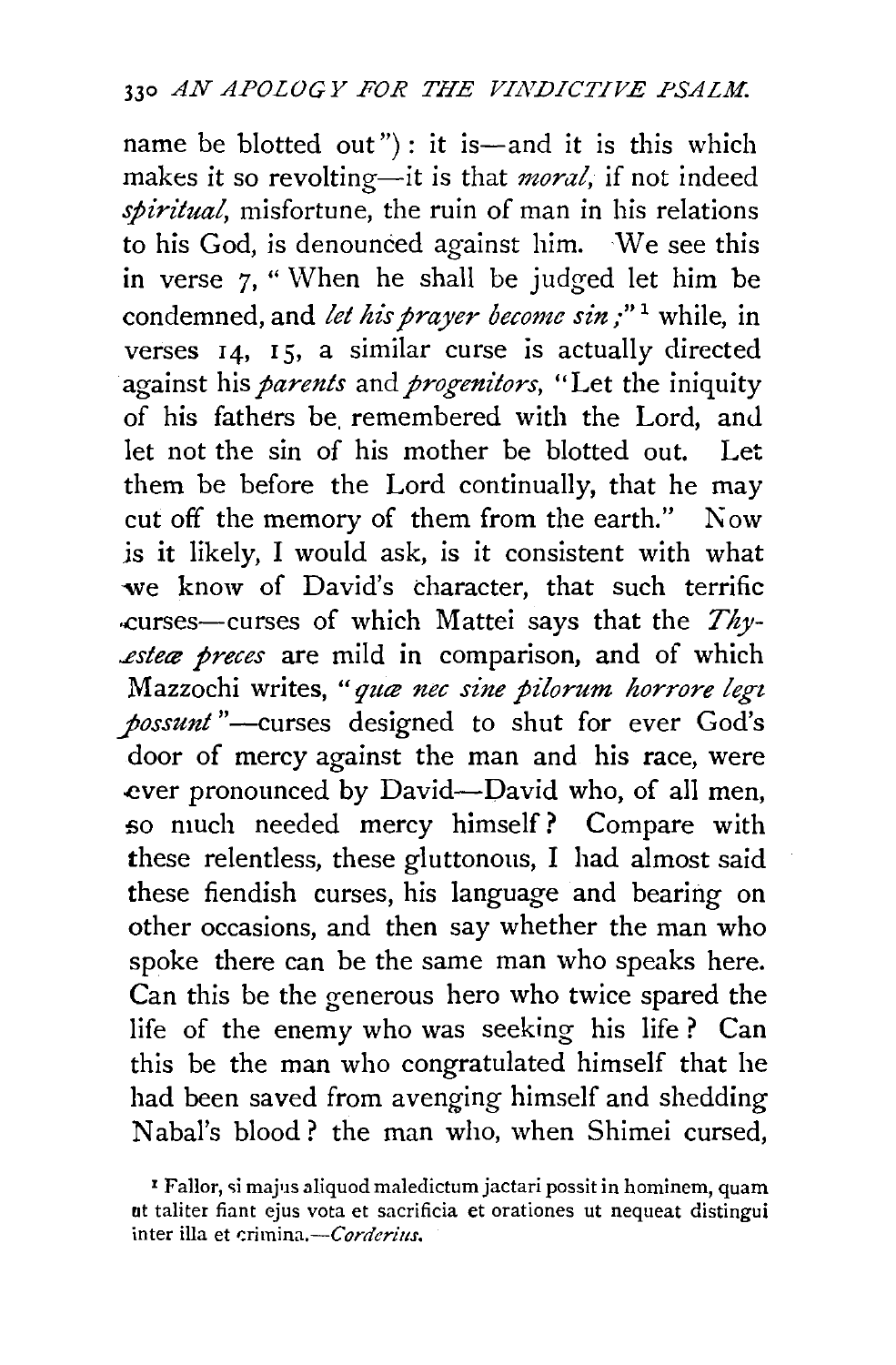merely said, " Let him curse;" the man who cried to God, "Lo,  $I$  have sinned, and  $I$  have done wickedly; but these sheep, what have they done  $\mathbf{\hat{r}}$ Let thine hand, I pray thee, be against me and against my father's house"? I maintain, then,<sup>1</sup> though it is an argument which I should not wish to press, that there is an *a priori* improbability that these cruel pitiless imprecations ever proceeded from David's lips. But let us now turn to the Psalm itself, and let us carefully and dispassionately examine its structure and statements.

I. The first thing that strikes us as we read it is that it divides itself into three sections, viz., verses  $1-5$ ,  $6-19$ ,  $20-31$ ; and that, of these, the middle one is of a very different complexion from. the other two. One obvious difference may be stated here. In· the two extreme sections the adversaries of the Psalmist are spoken of in the plural (as, *e.g.,* in verse 3, *"They*  compassed about me," &c., and in verses 20, 29, "Let mine *adversaries"),* whereas in the middle section the pronouns are all in the singular; *z. e.*, the adversary is but one, "Let *lim* be condemned" (verse  $7$ ); "*He* loved cursing" (verse 17).

2. We observe, secondly, that this section, which refers throughout to one person, and *only one*, is pre-

<sup>1</sup> It will probably be objected that in other Psalms, allowed to be David's, there are imprecations almost as sweeping and virulent. My answer is, that I have failed to discover anything like them, except it be in the one instance of Psa. lxix. 28, 29, and that, as regards these two verses, I am inclined to think they afford a parallel to the imprecations we are now discussing; i.e., that they are not David's, but are merely *quoted* by him. His dying injunctions respecting Joab and Shimei again, whatever construction may be put upon them, are surefy not to be compared with the curses of this Psalm. *They* do not, at any rate, overstep the line of physical retribution, nor do they include innocent parents and children in the doom of the guilty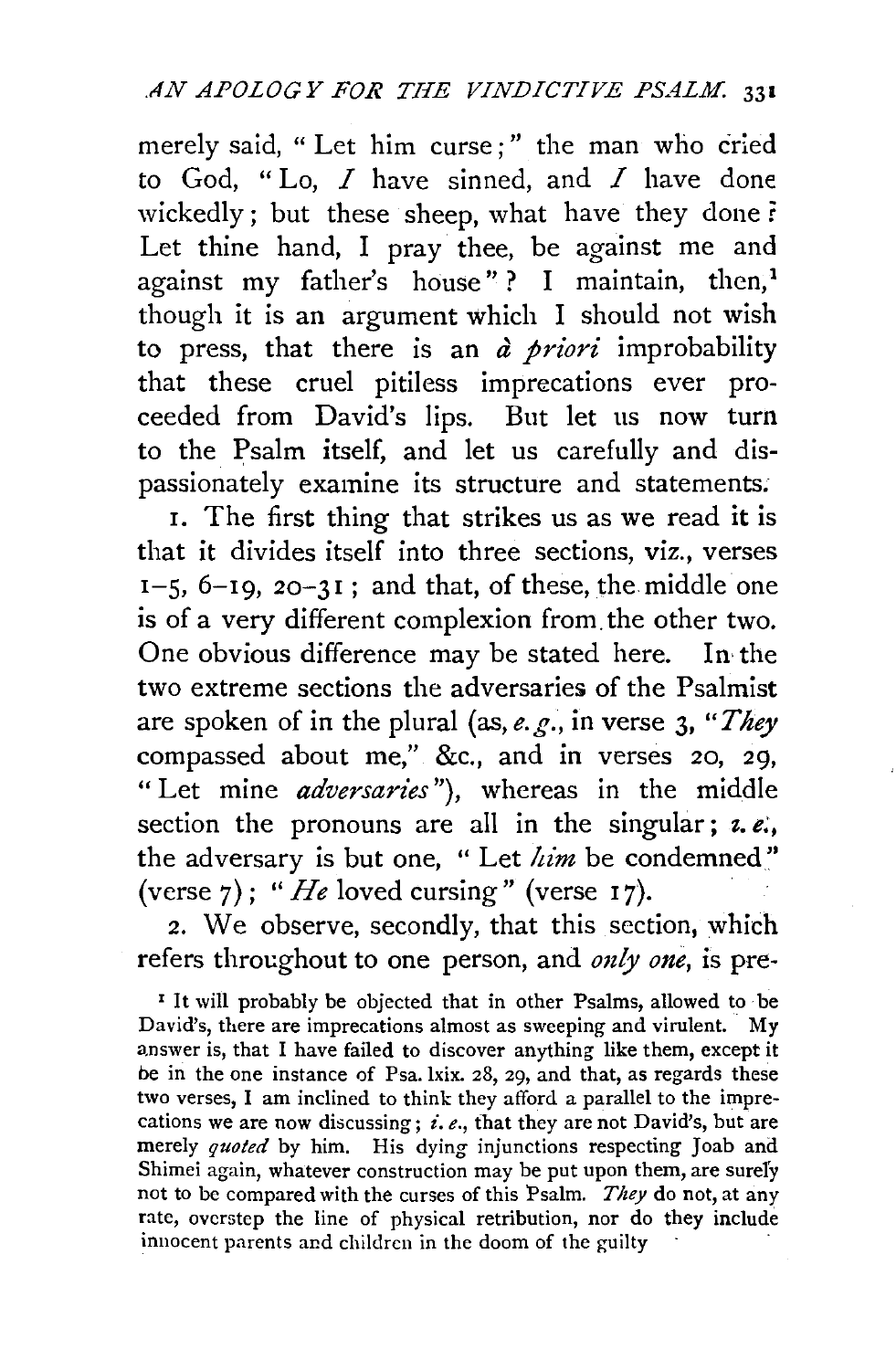cisely the portion which contains the imprecations. They begin with the use of the singular and they end with  $it^1$ 

3· Not only is this section different in its grammatical structure from the rest of the Psalm, but it also differs-unless I am much mistaken-from the spirit in which David generally writes. We miss here, for example, that continual reference to the ,Divine .Being, to .his presence and help, which characterizes his compositions.. In the entire section there are but two references to the Sacred Name, and it is not absolutely necessary to suppose that the other breathings of vengeance were prayers addressed to God.

But let us now examine these different sections in detail. The *second,* as we haye seen, is a tissue of imprecations. The *first* will be found to consist chiefly of complaints to God of the lies, the calumnies, the hatred of the Psalmist's adversaries. The *last* is composed partly of appeals to God to protect him against his adversaries (verses  $21$ ,  $26$ ), partly of complaints of the misery and distress to which they have reduced him (verses  $22-25$ ); and, finally, of expressions of his confidence that God will help and deliver him (verses 30, 31). Such are their general features. As to their details :

In the rst verse we find the Psalmist imploring the aid and interference of Almighty God. " Hold

<sup>&</sup>lt;sup>1</sup> It may be well to point out here that verses 28, 29, though they seem to contain modified imprecations, do not do so in reality, for the imperatives, "Let mine adversaries," &c., should rather be translated as *futures.* That is to say, they are *predictions* of what will be, not prayers for what the writer wished to be. Dr. Perowne renders them as *present* tenses.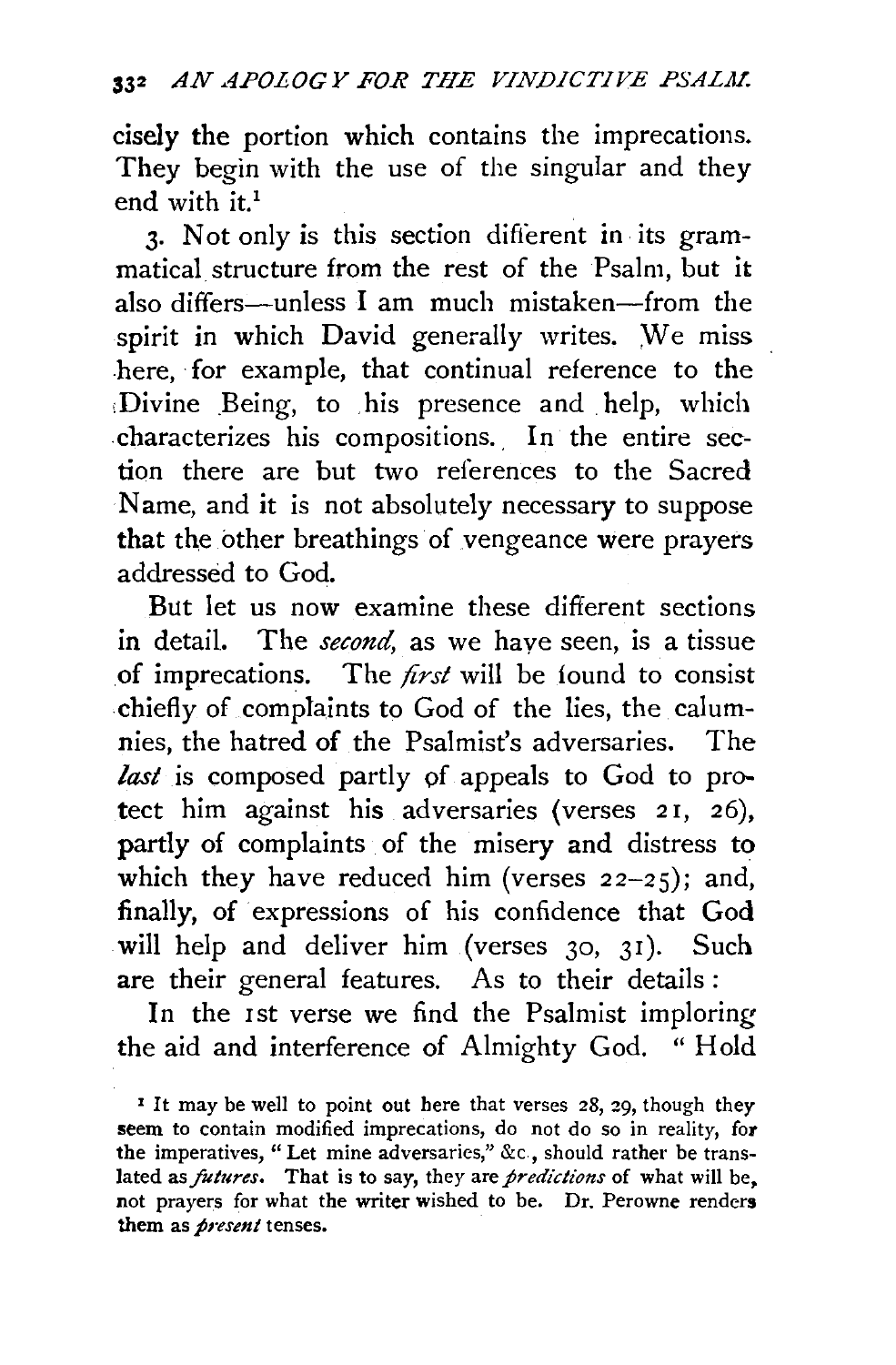not thy peace," he cries, "0 God of my praise." There is something, he intimates, which calls for God's intervention ; something has happened which makes it desirable that God (the God whom he has long served and "praised") should speak out in his behalf. The 2nd verse explains what this is. It is that wicked men are *slandering* him : it is because they are circulating *falsehoods* against him. "For the mouth of the wicked and the mouth of the deceitful are opened  $a$ *gainst* me;<sup>1</sup> they have spoken against me with a lying tongue." Observe, he here tells us, as distinctly as can be, that *he* is made the butt, the object, of slander and abuse. In the 3rd verse, as if to make this thought still more prominent, he repeats his statement, and somewhat amplifies it : " They compassed me about also with words of hatred, and fought against me without a cause." Notwithstanding, he says, that he has done nothing to deserve their hatred, they stab him on every side with their invectives, and war against him with their words.<sup>2</sup> In the 4th verse we have, substantially, a repetition of the same complaint. "For my love" (i.e., *instead* of, in *return* for, my love, ~1},il!i~ ,-,Cl~). "they are my adversaries; " while the latter part of the verse describes his conduct towards them. "But I give myself unto *prayer"* (or, as the Original puts it with telling brevity, "but  $I \cdot \cdot \cdot$ prayer"). $8$  What did the Psalmist do--what had he done, when men reproached and calumniated him?

<sup>&</sup>lt;sup>1</sup> In the Hebrew some stress is laid on the words "against me," :,n,~l ~?~).

<sup>&</sup>lt;sup>2</sup> "A blow with a word strikes deeper than a blow with a sword."- $Whichcode.$ 

<sup>3</sup> *Cj.* Psa. cxx. *7* : "I • . • peace."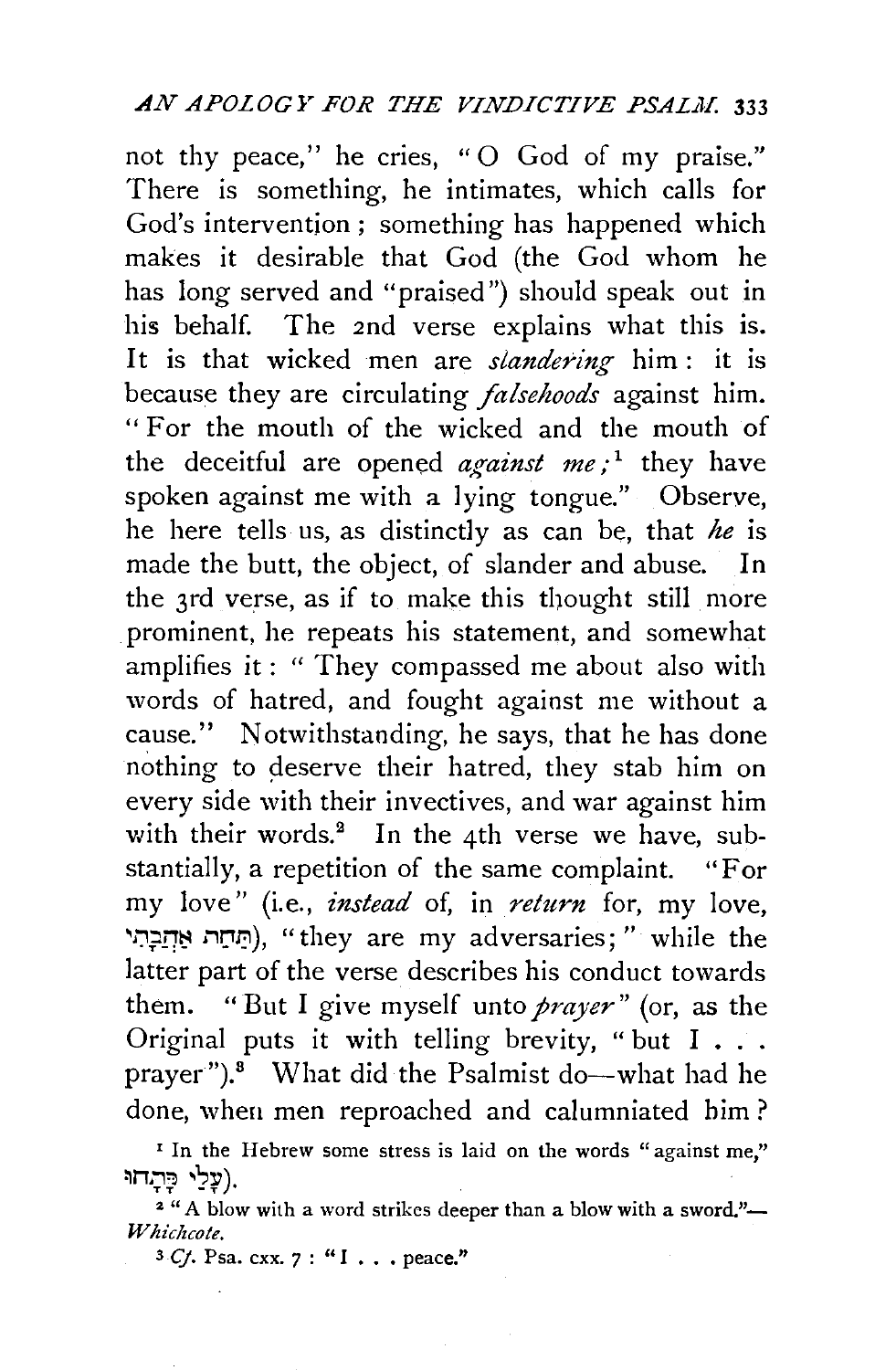#### 334 *AN APOLOGY FOR THE VINDICTIVE PSALM.*

Did he revile again ? Did he render railing for railing ? The received opinion is that he did *that*  at least (in verses  $6-19$ ), if not worse, *He* says here, however, that he did nothing of the kind. He says he simply betook himself unto prayer. It will be well to remember this, as it has an important bearing on the question at issue. In the sth verse he practically repeats what he has more than once alleged already, viz., that this evil-speaking has been unmerited and unprovoked. "And they have rewarded me evil for good, and hatred for my love." Now, so far, it will be allowed, our Psalmist has not spoken one vindictive word against his adversaries ; on the contrary, he has· merely stated, and that again and again, that they have spoken false and vindictive words against him. And he has also told us that his attitude towards them is expressed in the one word *"prayer."* But now, at the 6th verse, according to the received interpretation, a sudden change comes over him. Utterly forgetful of what he has just said about "love" and "prayer;" forgetful too of his just complaint of the hatred and hard words of his enemies, he proceeds to heap upon them, or rather (as is supposed) upon some one of them-for he no longer speaks of *"them,"* but of " $\lim$ "---the most frightful and merciless anathemas. " Set thou a wicked man over him, and let Satan stand at his right hand.'' Then follows that string of shuddering curses in which the All-merciful God is entreated, by one so merciful and so much needing mercy as David, to shew no mercy to his enemy, but to scathe and ruin him and his, body and soul, for ever. Such is the usual exegesis of the Psalm.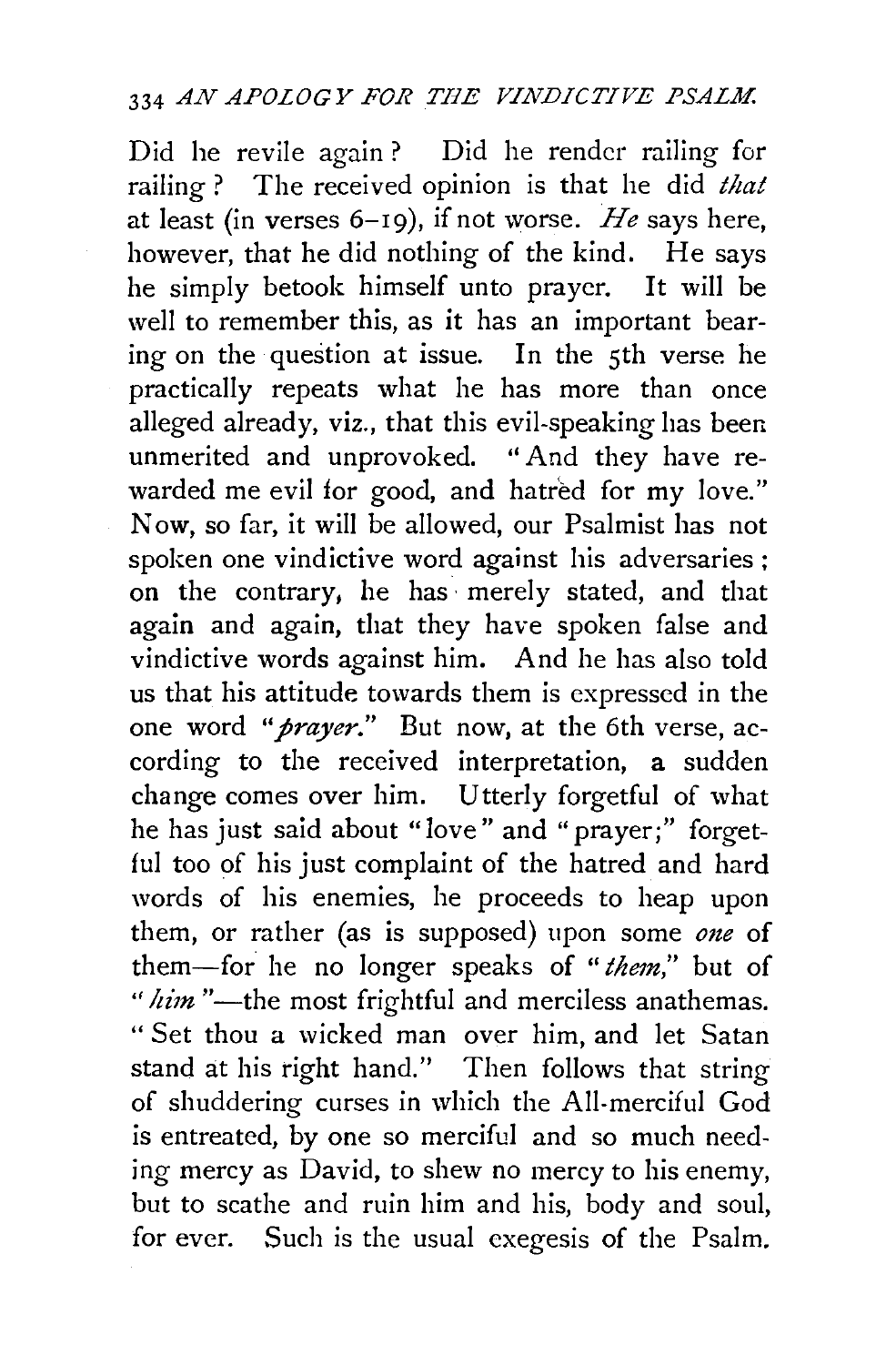Two questions, however, here suggest themselves to the careful reader. First, what are we to make of this sudden change from prayer to imprecation ? Secondly, how are we to account for the abrupt transition from plural to singular ?

Before suggesting any solution of these dilemmas, I must venture to remind the reader. $-$ 

1. That the Hebrew language, like the ancient Greek, has no clerical device, no conventional marks of any kind, to stamp a sentence as a quotation. "Inverted commas" were unknown to the ancients. The instances, consequently, are very numerous in the Bible where there is nothing to decide whether a sentence is a quotation or not—except the context.

2. Our translators, guided by the context, have indicated quotations in a large number of passages<sup>1</sup> -and in some where the quotation is by no means obvious at first sight-by the insertion of the word " saying," or its equivalent, in italics.

3· The passages where the word *should* be supplied, or where quotation marks should be used, are still more numerous. I have counted a score of passages,<sup>2</sup> for example, in Perowne's translation of

in the prophetical books alone. 2 *E.g.,* Psa. ii. 6; xiv. 4 (very abrupt) ; xx. and xxi. (Liturgical Psalms) ; xxii. 22; xxxix. 4 (see Perowne's Note) ; xli. *5* ; xlvi. 10; lii. 6; lxxv. 2 ; lxxxi. 6 (" The words of God follow without any indication of a change of speakers."-Perowne); lxxxvii. 4 ("We have the same abrupt introduction of the Divine speaker." $-Lb$ .); lxxxix. 3; xci. 14 ; cxxxii. 3, I r.

<sup>1</sup> As for example, Psa. ii. 2. ; xxii. *7* ; xxvii. 8 ; xli. 8; lix. *7* ; cv. 15; cxxxvii. 3· Num. xxii. 10; xxiii. *7·* I Sam. xviii. 22; xx. 16, 21. Job xv. 23. Prov. i. 21. Eccles. iv. 8. Cant. iii. 3; v. 2. !sa. xviii. 2. Jerem. vi. 17; xxxi. 3; xi. *5·* Lam. ii. 15. Ezek. xxvii. 32. Dan. iv. 8. Hos. xiv. 8. This list is, of course, very imperfect. There are thirty such instances, some of them very striking,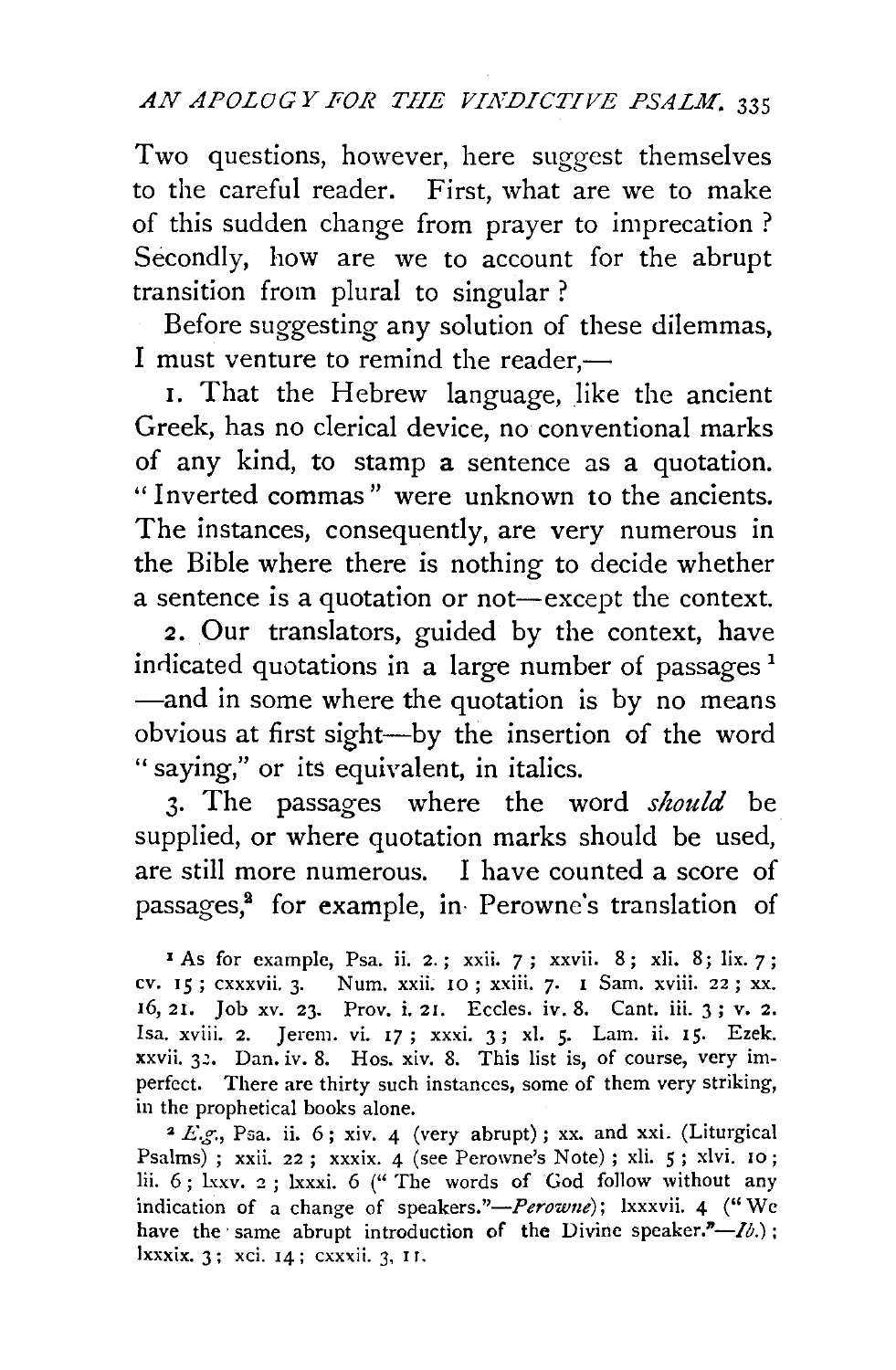#### 33<sup>6</sup> AN APOLOGY FOR THE VINDICTIVE PSALM.

the Psalms, where he employs either the one or the other. It will be evident, therefore, that nothing is more common in Holy Scripture than for us to find a quotation without anything but the sense to distinguish it as such.

4· It should also be stated. that the Psalmists are very much in the habit of citing and transcribing the reproaches of their enemies. No doubt it afforded them consolation to acquaint their Almighty Friend and Helper with their sufferings in this respect. At any rate, they refer to the false accusations of their adversaries in a large number of passages ; in not a few they repeat their *ipsissima verba.* <sup>1</sup>

Now, can we not find in these facts an explanation of the break, of the abrupt transition, at verses 6 and 20 of this Psalm? Is it possible that the portion marked out by the double transition (for *in*  verse 20 we have a change back from singular to plural as distinct as the change from plural to singular *in*  verse  $6$ ,—is it possible that the middle section  $i.e.,$  the imprecatory portion of the Psalm, is  $a$ quotation, a citation, by David of the imprecations of his enemies ? Is it possible that this perplexing and distressing Psalm presents us, after all, not with his maledictions upon them, but with their maledictions upon him?

Not only do I hold this interpretation to be quite legitimate, I hold it to be by far the more natural and reasonable interpretation, and that for the following reasons :-

<sup>&</sup>lt;sup>1</sup> The following may serve as specimens, x.  $6$ ; xxii. 8; xxxv. 21; xli. 5; lxxi. II ; lxxiii. II.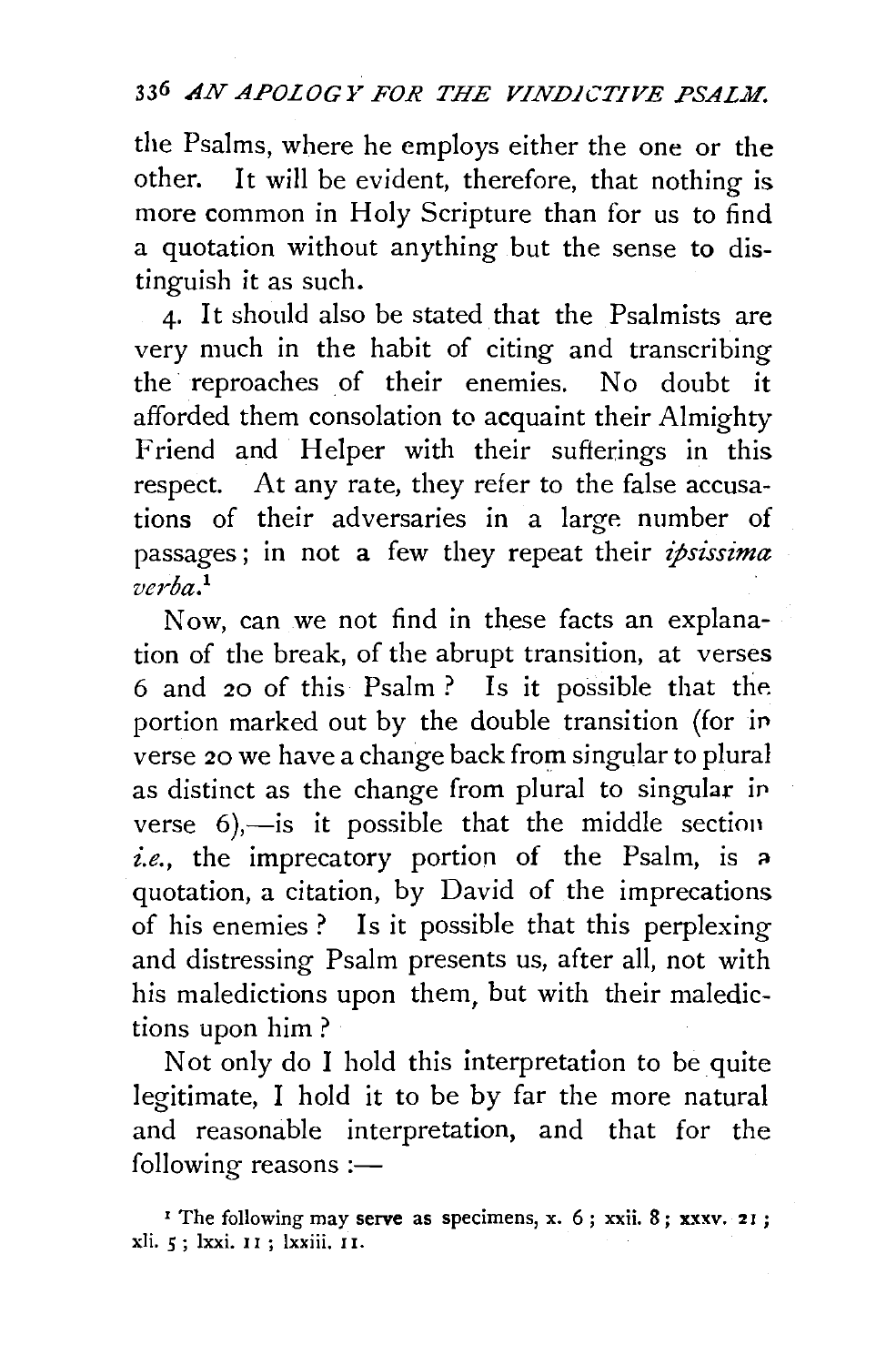#### *AN APOLOGYFOR THE VINDICTIVE PSALM.* <sup>337</sup>

The supposition of a quotation is, to say the least, the most satisfactory way of accounting for the double transition just referred to. It is not contended that this break is absolutely inexplicable, except upon this supposition; for in Psa. lv. 12, *as it now stands*, we have a transition in some respects similar to that of verse 6, and *there* there is no quotation.<sup>1</sup> But in Psa. xiv. 4; xxii. 8; xli.  $5$ ; lxxv. 2; lxxxi. 6; lxxxvii. 4, we have also similar transitions; and in all· these cases the Commentators (Perowne, *e.g.)* confess that we have quotations. But our averment is that this supposition avoids one or two serious difficulties : the difficulty of believing that the Psalmist can have passed, *per saltum,* from words of prayer and piety to words of bitter execration; the difficulty of accounting for the use of the singular, when hitherto he has invariably spoken of his adversaries in the plural, and the like; and we also aver that it affords the most easy and natural explanation of the Psalm. Insert the word " *saying-"* at the beginning of verse 6, and all difficulties immediately vanish. Then everything is coherent and straightforward, and the 6th and following verses dovetail with the verses preceding. "They have rewarded me evil for good, and hatred for my love, *saying*, Set thou a wicked man over him, and let Satan stand at his right hand," &c. He has been complaining of the "words of hatred," of the "lying tongues" of others; what can be more natural, what more in accordance with his custom,

<sup>&</sup>lt;sup>1</sup> If Ewald's rearrangement of this Psalm be accepted, then we have no instance of any transition at all similar to that of Psa. cix. without a quotation, except Psa. xxxv. 8. See, however, Psa. xli. 6.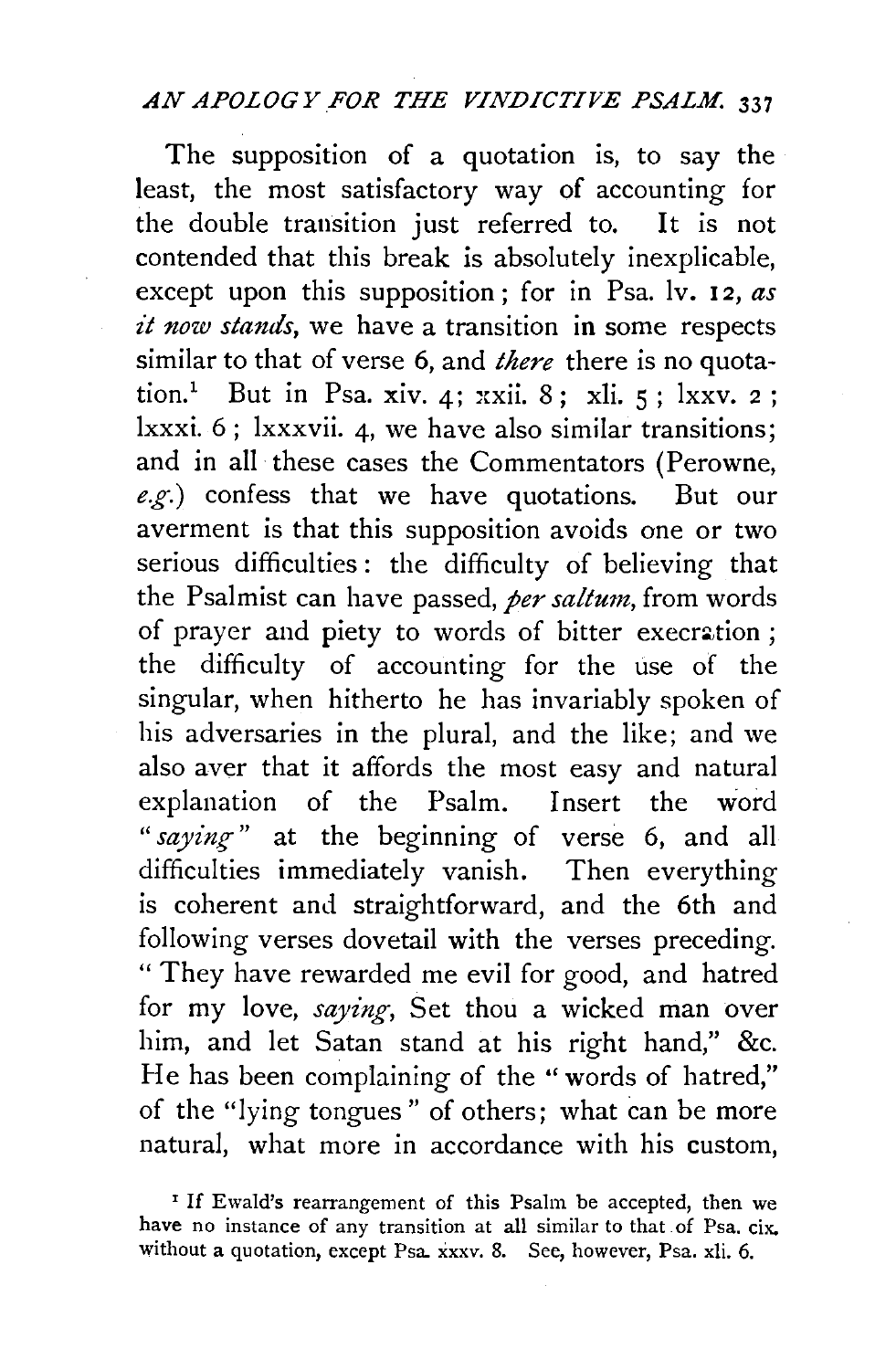than that he should presently quote these "words of hatred" to Almighty God?

And I find a minute but interesting confirmation of this view in three verbal coincidences which I observe between the first and second sections of the Psalm. In the 2nd verse we read, "For the mouth of the wicked and the mouth of the deceitful are opened against me." But the Hebrew text, strictly rendered, would run here, " A mouth *of* <sup>a</sup>  $wicked\,$   $max\,$  and  $\,$  a mouth of deceit '' (קיבה יבי יהוד -"den Mund eines Frevlers," Ewald translates it). Now the natural expression, the words we might have expected (and which some consequently have proposed to substitute here for the Received Text in order to bring the two clauses into harmony), would have been l'tP-:J '!i, " a mouth of *wickedness."* " Stier, however," says Perowne (vol. ii. p. 247), "thinks that the expression, 'mouth of the wicked' may have been purposely employed with reference to the wicked man against whom the Psalmist prays." Accepting this suggestion,—that the variation was made designedly for a special purpose,—the view I am advocating enables me to assign, as I venture to think, a more adequate reason for this curious change. For in verse  $6$ —the first of the imprecations pronounced *against* the Psalmist, according to our supposition,—we read, "Set thou a wicked man" ( $\forall$  $\forall$ ) "over him." Again, in verse 7, the second verse of the imprecations, we find, "When he is judged, let him be condemned," literally, "let him go forth a *wicked man*" (יְצֵא רָשָׁע). In each of the two first verses of the imprecatory section, that is to say, we find the word "wicked" ( $\nu \psi$ ). Now, while allowing that the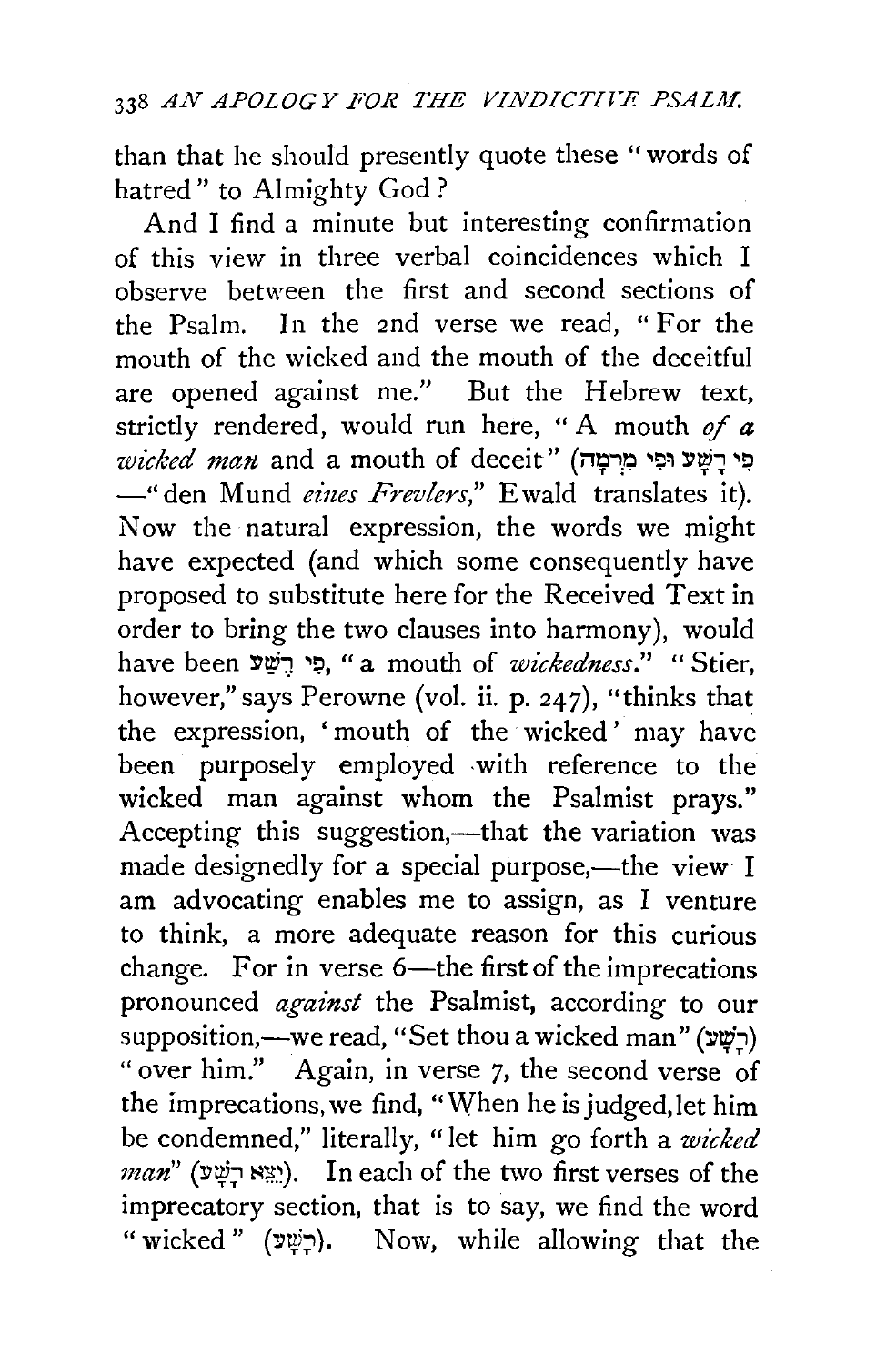change in verse 2 *might* have been made merely for the sake of the paronomasia, it would have been very awkward and inappropriate, to say the least, for the person who *pronounced* the imprecations to have made the change, because it could hardly have failed to suggest the idea that while he bitterly complained of the ~~~~ '~, he was an exemplification of the פִי רָשָׁע himself. Suppose, on the other hand, that the repeated mention of "a wicked man" (רָשָׁע) is made by his enemy, whose words he cites, and we can comprehend at *once* the object and propriety of the change. " They have opened against me a mouth of a *wicked man;* •.• saying, Set thou a *wicked man* over him; • • • let him come forth a *wicked man.''* 

A second verbal coincidence, which, taken with the preceding and with the still more remarkable ones to be presently noticed, makes this supposition almost a matter of certainty, is the following. In verse 4 we read, "They are my *adversaries*" ('~~'tflip~). In verse 6 we find, "Let an *adversary"*  (Authorized Version, "Satan;'' 1t;~) "stand at his right hand." Now suppose both words to proceed from the *same mouth,* then we have the unfortunate circumstance that the man who has just before complained of his adversaries, here goes out of his way, by his unhappy choice of words, to lay himself open to the very charge which he makes against them. Suppose, on the other hand, that in the 6th verse he cites their calumnies, then how much greater is the force and appropriateness of the 'שָׂמְצִינִי verse 4, " They are my *adversaries;* . . . saying, Let an *adversary* stand." &c. The *complaint* of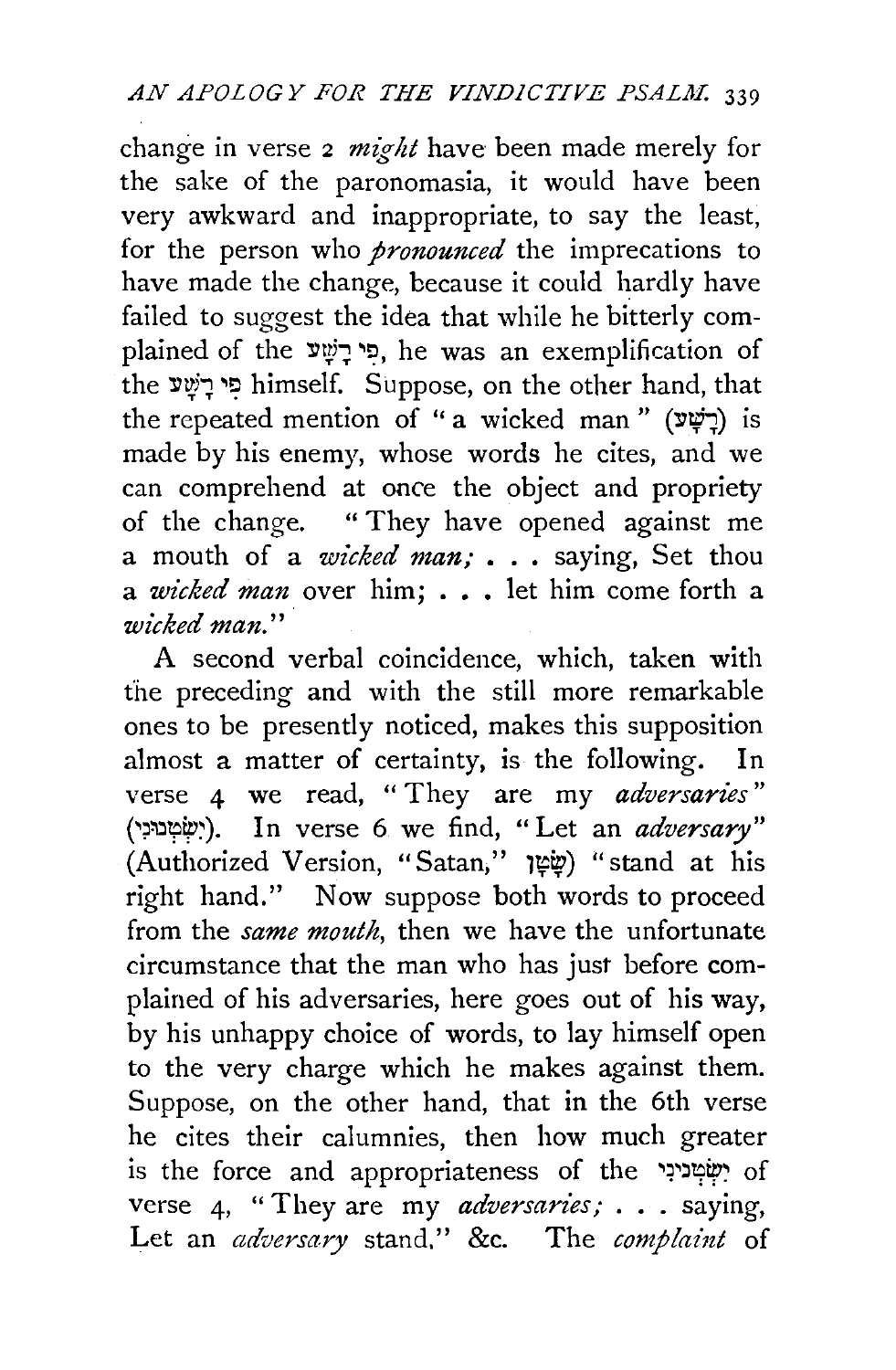340 *AN APOLOGY FOR THE VINDJCT.I VE PSALM.* 

verse 4 seems to have been suggested by the *curse*  of verse 6.

The third coincidence still remains to be considered. In verse 4 the Psalmist declares that his one work has been, and will be, "*prayer*" (וַאֲנֵי חִפְלֵה). It is not by an accident, surely, that in the 7th verse -- again at the very commencement of the imprecations--we find "Let his *prayer*" (תִפְלָּהוּ) "become sin."

Now suppose we grant that any *one* of these singular coincidences, taken separately, might well be accidental, is it within the range of probability that all *the three* can be so? Taken collectively, is not the presumption in favour of a designed deliberate reference almost overwhelming ?

It is in the latter part of the Psalm, however, that we find the strongest confirmation of this view. The curses, as we have seen, extend to verse 19. With verse 20 comes another abrupt change. It is not strongly marked in our English Version, indeed, being obscured by the words in italics, which here, as so often elsewhere, only serve to darken the sense. Omitting these intercalary words, however, the verse stands, "This  $\ldots$  the reward" $-z.e.,$ this *will be* the reward  $-$  " of mine adversaries from the Lord, and "-observe-" of them that speak evil against my soul." No sooner do the curses terminate, that is to say, than we find the Psalmist complaining, as he did before they commenced, of those who "spoke evil against his soul." Now, allow that the preceding curses are those of his adversaries against him, and everything is natural and accordant.

• Perowne translates : "This is the reward," &c.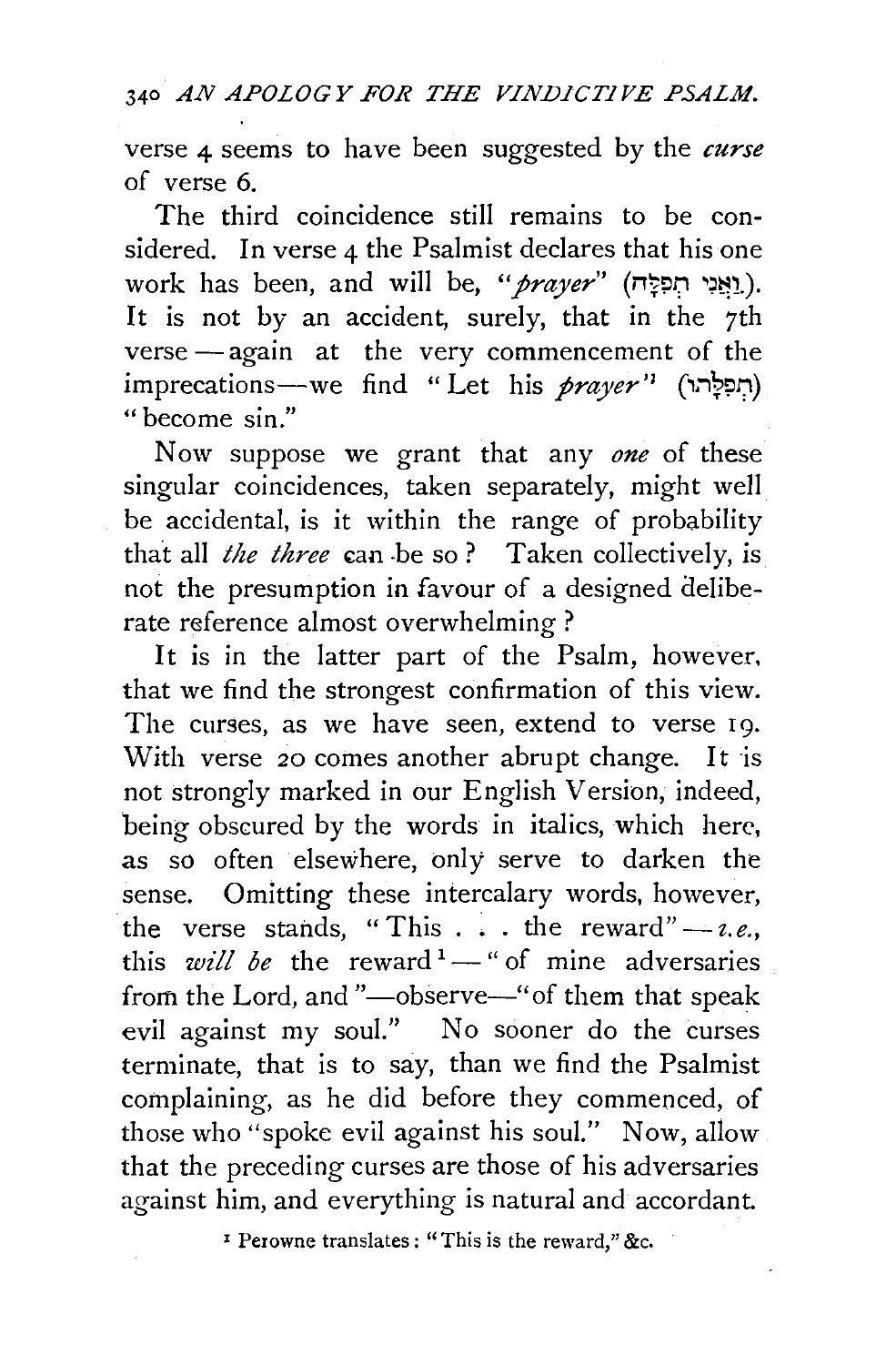They *have* been speaking evil against his soul, *i.e.*, his life ( $\psi$ :). They have been praying that his "days may be few," &c. · But according to the current interpretation, nothing could be more unfortunate and *mal à propos* than these words. "Speak eyil against my soul!" Nay, but it is the Psalmist has been speaking evil, and what evil! against *their* souls. He has been dealing out anathemas right and left, and now, forsooth, he complains of their cursing him, and says God will reward them for it. But, surely, if *they* will have a recompense for evilspeaking, *he* will not go unpunished! Observe, again, the transition to the plural, "Mine *adver*. *saries."* But he has just been anathematizing *one* adversary, according to the received opinion! Above all, let us examine the Hebrew word which *is* here translated *"reward."* It is n~~p,. which Gesenius (' Thesaurus," *s.v.)* says is the synonym for· n~~~. "work," and which he renders into Latin by · (I) *quæ quis facit, agit, and (2) merces laboris, and* into German by "Das Thun des Menschen." In nine out of the eleven passages cited by him/ it *is·*  translated in our Version by *"work"* or *"labour,"* in one passage, "*wages*," and in the remaining, which is the passage we are now discussing, *"reward."*  The LXX. render it generally by  $\ell\rho\gamma\omega$ , once by  $\pi\omega$ os, once by  $\mu\omega\chi\theta$ os, and once by  $\mu\omega\theta$ os. They translate *this* passage, τουτο τὸ ἔργον τῶν ἐνδιαβαλλόντων  $\mu \epsilon$   $\pi a \rho \dot{a}$   $Kv\rho \dot{\rho} ov$ ; while the Vulgate renders it, "Hoc *opus eo rum qu£ ddrahunt nzihi ajmd Duminum."*  The primary, the almost invariable, meaning con-

I Prov. x. 16 ; xi. 18. Psa. xvii. 4; xxviii. 5· I sa. xi. 10; xliY. lxi. 8; 1xv. 7. Jerem. xxxi. 16. Levit. xix. 13.  $\text{VOL. II.}$  24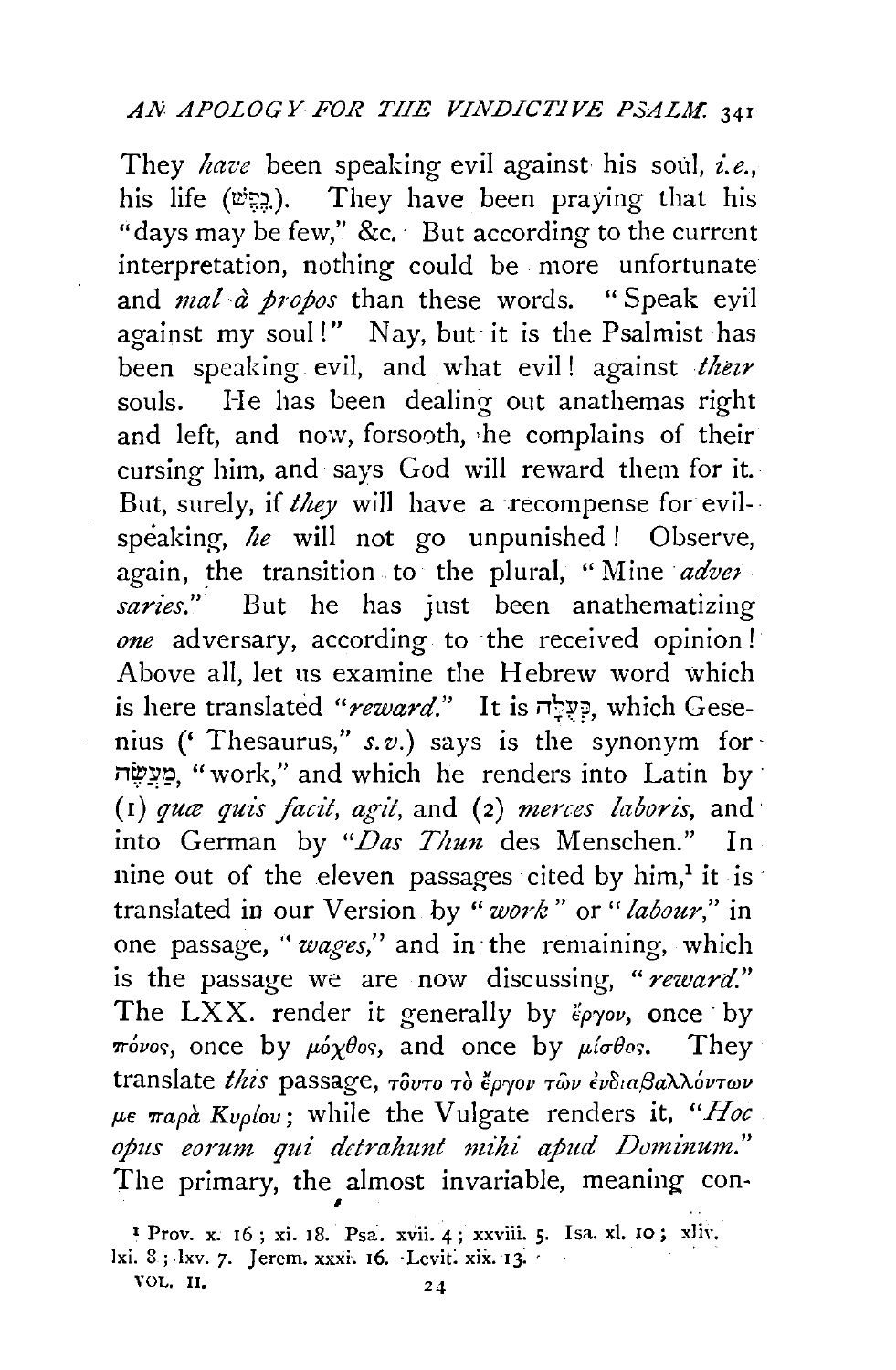## 3'42 *AN APOLOGY FOR THE VINDICTIVE PSALM.*

sequently is "work," "doing;" the secondary and remotely-derived meaning is "wage for work." Now, assign the word its primary and usual mean- . ing here, the meaning which both the LXX. and the Vulgate assign it, and it is conclusive in favour of the interpretation here advocated, "This"-the string of imprecations just quoted-" is the work of mine adversaries from the Lord." It is conclusive, because it is irreconcileable with the ordinary interpretation. Assign the word again its secondary meaning, *merces laboris,* " wage for work," and, though not so conclusive, it is equally apposite. "This"-the doom they have denounced against me $-$ " shall be the reward, for their work," $-$ of imprecation, of "speaking evil against my soul " -"of mine adversaries from the Lord."

But let us pass on to the succeeding verses of this third section. The next verse, the 21st, surely betrays a very different spirit from that which breathes in these fierce anathemas. I do find in it something akin to the sentiment of verses I and 4. but nothing resembling the truculent spirit of verses 6-19. "But do thou for me, 0 God the Lord, for thy name's sake; because thy mercy is good, deliver thou me." How naturally such an appeal would come from the person reviled ! how unbecoming it would be to the reviler! And, again (verse 22), "I am poor and needy, and my heart is wounded within me." If David was the object of these curses, we can well understand his speaking thus-such reproaches might well have broken his heart ; but it is difficult to believe that the man who now speaks so dejectedly, so submissively, is the same man who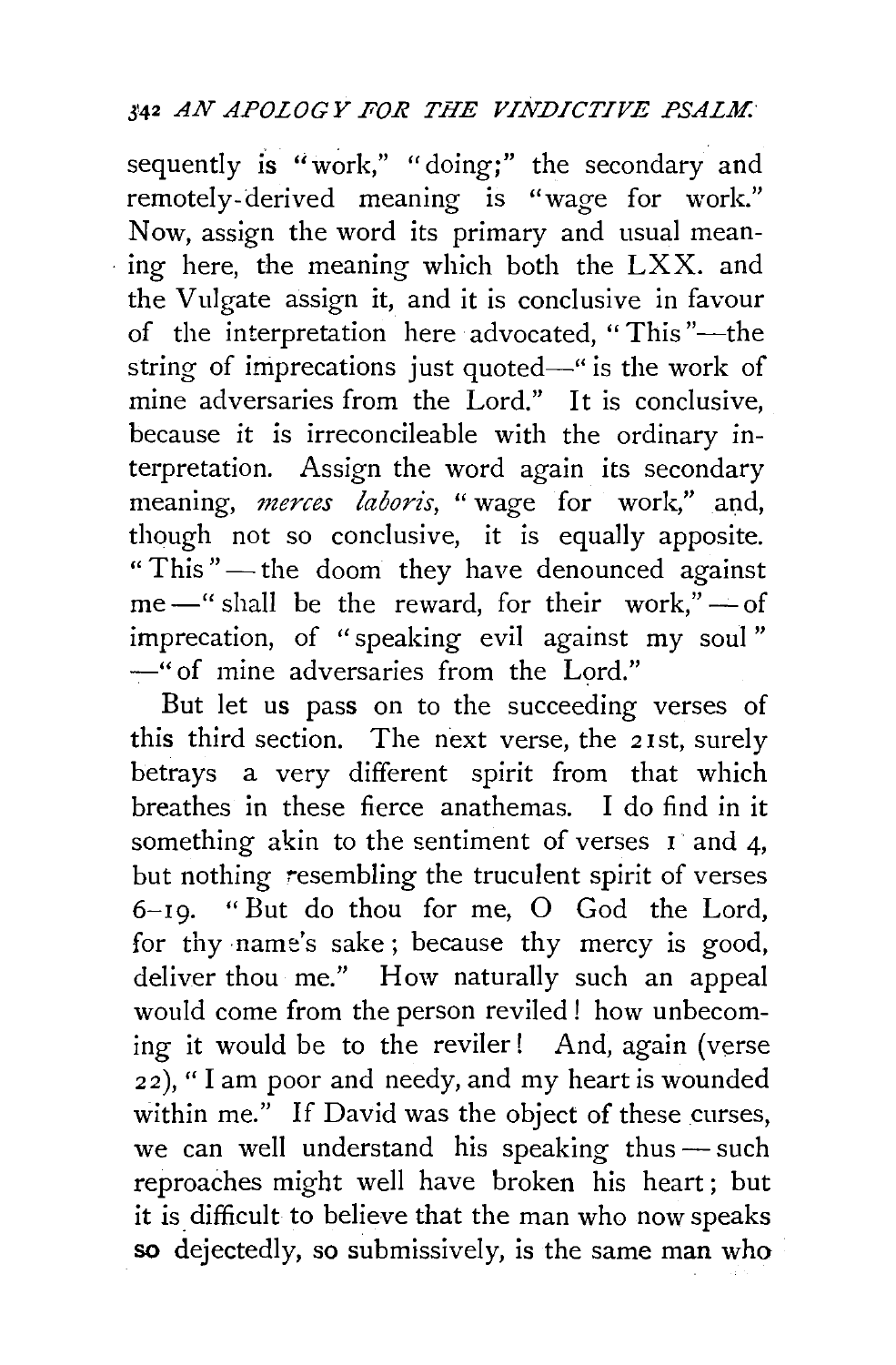but just now spoke so hotly and virulently. More than that, we observe in these words, as we think, a distinct and double reference to the charge of verse 16. He has there been accused of "persecuting the poor and needy" (עֲבָי וְאֵבְיוֹן). He here replies, as I understand him, that it is just the other way. He is rather the poor and needy who is persecuted. "For it is I who am poor and needy" (אָבִיוֹן אֶבִיוֹן being emphatic = *ego hic*). He has also been accused, in the same verse, of persecuting "the broken-hearted."<sup>1</sup> Have we not a possible allusion to this in the following clause : "My heart is wounded within me"? Taken by themselves, it is true, the words do not present us with any striking coincidences; but taken in connection with the coincidence just pointed out, they are at least suggestive of a reference.

But the whole of this concluding section of the Psalm harmonizes, as it seems to me, with the first part, and is alien from the spirit of the second. The 23rd and 24th verses, *e.g.,* describe very forcibly the condition to which a man might easily be reduced by such enmity and such calumnies as those recorded in verses 6-19 ; but it seems hard to believe that one who has dealt out curses so courageously and self-reliantly should now, in almost the next breath, assume the attitude and language of complete and helpless dependence on God: should pray God, if I may use the expression, *in forma pauperis.* Verse 25 again reminds us—not that he has reproached another, but of the reproaches of others heaped upon him: "I became a reproach

<sup>I</sup> See Perowne's translation of Verse r6.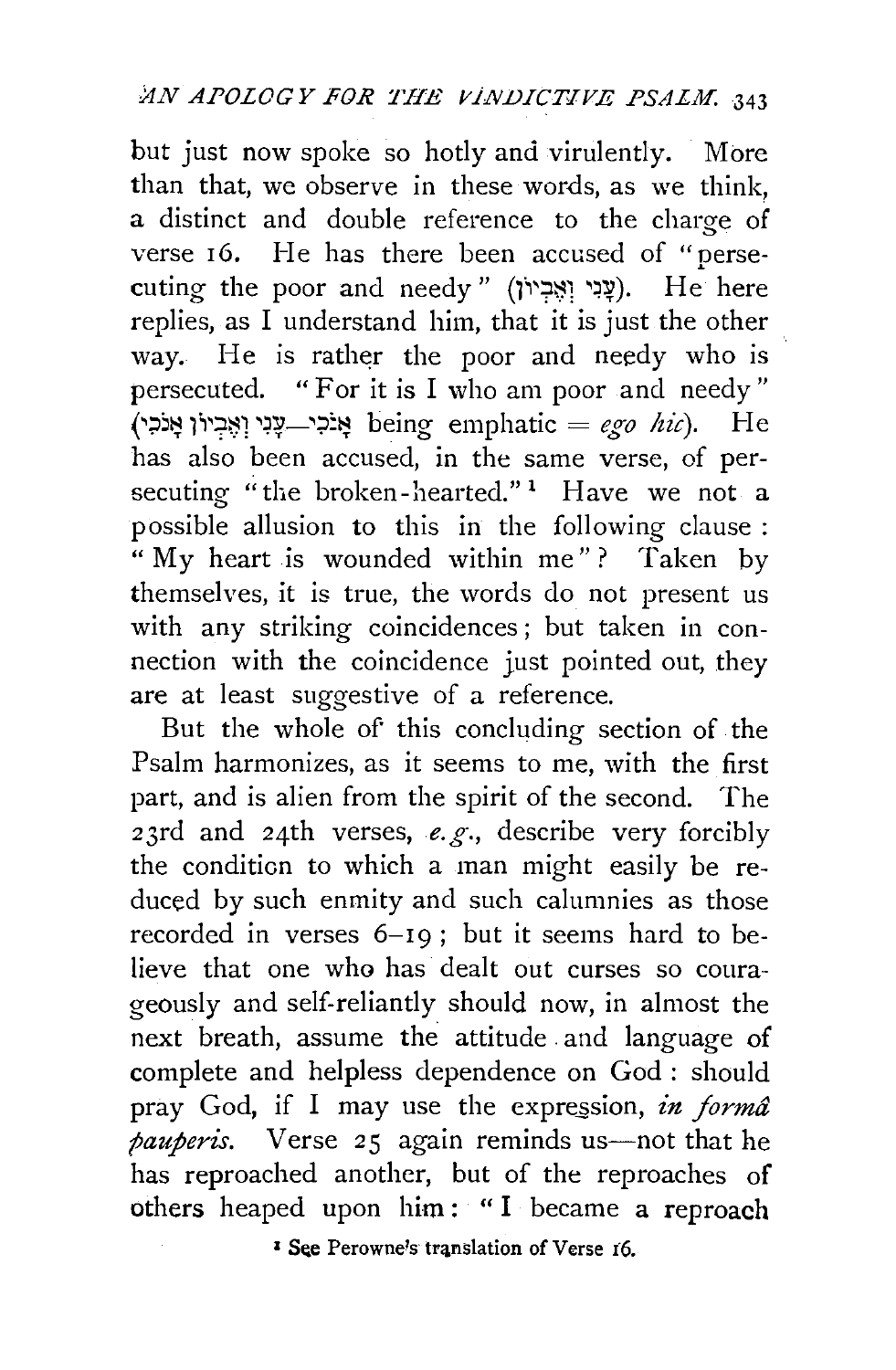unto them." The appeal for help in verse 26, too, would surely proceed much more fittingly from the subject than from the author of the imprecations. The 27th verse explains the 20th. In the latter we read ; "This is the doing of mine adversaries from. the Lord," *i.e.*, with the Lord's sanction and by his appointment (n~n; •i~~. *Cf.* Josh. xi. 20, *Heb.,* and 2 Sam. xvi. 10). The 27th verse stands: "And they shall know that this is thy hand,. that thou, Lord, hast done it." The 28th is still more to our purpose: "Let them curse, but bless thou." It is as if he said : " I have recited their imprecations against me-what matters it? they are welcome to curse, if only God blesses me." In the 29th verse I find two more verbal coincidences too striking to be passed over. The  $18th$  verse reads: "He *clothed"* (w;;i7~~) "himself with cursing.". The 29th, taking up the word, replies: "Let mine adversaries be *c!Qthed"* (~~?17~) "with shame." The 19th verse, again-the last of the Imprecatory section-runs: " Let it be unto him as the garment that *covereth*" (עמָה) "him". This 29th verse makes reply : "Let them *cover*" (וְיָפֵטוּ) "themselves with their own. confusion."

Now if we regard these different verses as having all proceeded *from* the same speaker, we are landed in this difficulty, that we have here a repetition. so much weaker than the original as to have almost the effect of an anti-climax.<sup>1</sup> This difficulty attaches to the verse from the mere "change" from imprecation to the " expression of a wish," or rather to the statement of a fact; but it attaches, surely, in.

I Ferowne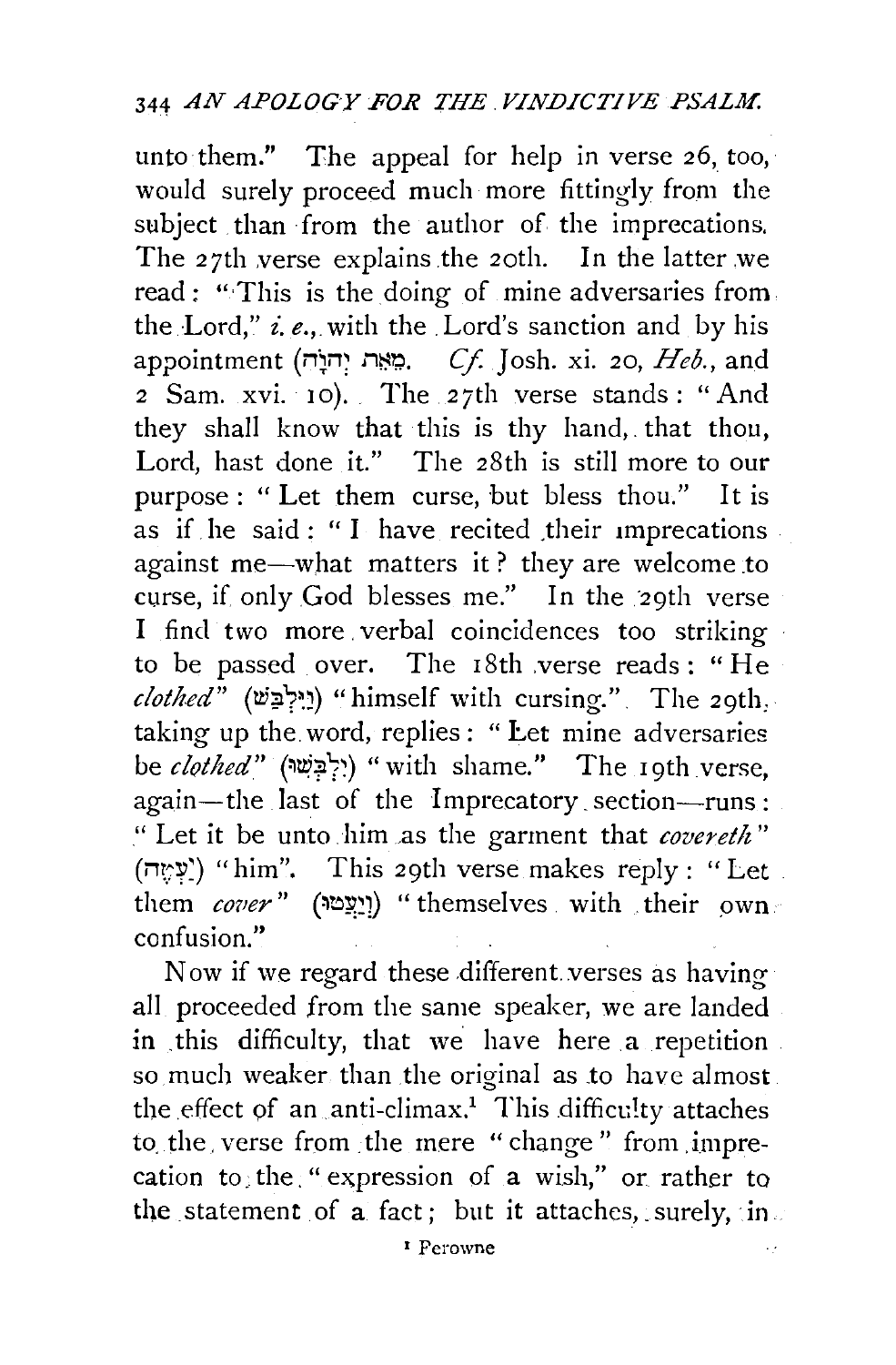a double degree when these verbal coincidences are taken into account. It comes, in fact, to this; that the Psalmist goes over the ground a second time, but strange to say, *tones everything down*. Regard the verses, on the other hand, as proceeding from different speakers, and this dilemma is avoided ; the repetitions are easily accounted for ; we have then words of imprecation echoed back in subdued and chastened words of prayer. But I find-unless I am much deceived-two more such coincidences in the last verse. The 6th verse, the head and front of the imprecations, contains the words, " Let Satan stand at his right hand." This last verse, with a manifest reference surely to the 6th, reads : "For he shall *stand*"  $-i$ . *e.*, the Lord (see verse 30), not Satan-" at the *right hand* of the poor." (See verse 22: ''I am *poor* and needy.") Again, the 7th verse reads : " \V' hen he shall be *judged"* (\t~~o/1:1?1 ), " let him be condemned." The last verse, having these words in view, replies: "To save him from them that *judge"* (~\? ~wr;) " his · soul." Now, what can we conclude from these striking and repeated references, as well as from the sentiments which they embody, but that we have here the Psalmist's meek rejoinder to the anathemas of his adversaries-his answer to them "out of their own mouths"? For these coincidences, I take it, are too many and too marked to permit the idea· of their being accidental. The allusions in some cases are obvious. And their evidence, in its cumulative weight, is, as I submit. conclusive in favour of the view I have here advanced.

It now remains for me to notice one or two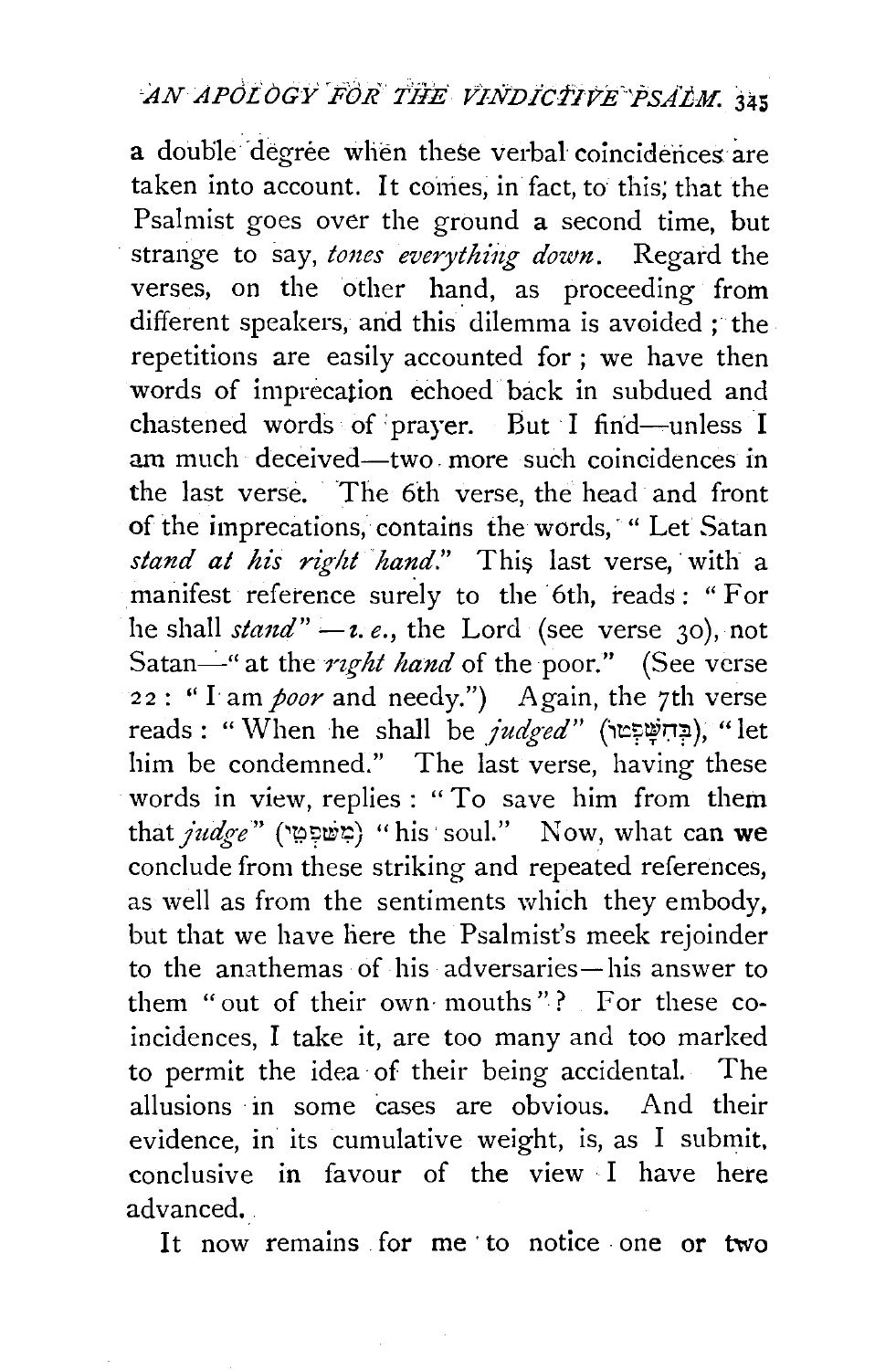objections which have been raised, or which may be raised, to this interpretation.

Two are stated by Merrick<sup>1</sup>: $-$ 

*First.* " That it is difficult to believe that the Inspired Author of the Psalm has repeated the impious speeches of his enemies through almost half the Psalm."

· *Sec01zd.* " That it is more difficult still to .believe that· any part of such impious speeches should be quoted as prophetic Scripture by an Apostle."

. As to the first of these the answer is obvious, viz., that if it be "difficult to believe that the Inspired Author of the Psalm" *quoted* these "impious speeches "-and it seems to be allowed that they are " impious "-it is surely less difficult than to believe that he himself *uttered* them. It must be easier to conceive that he repeated and *deprecated* them, than that he composed and *imprecated* them. But, secondly, I find no difficulty in regarding these words as a quotation. For it is the habit of the Psalmists-as we have already seen--to cite the very words of their enemies. And the *length* of the passage in question-half the Psalm, if you like-is hardly conclusive against its being a citation. In the 39th Psalm we have a quotation ten verses long,<sup>2</sup> and this is fourteen verses. Surely, the odd four verses are not *to* decide the question. Or, if they are, then let it be considered that in Psa. 1.  $7-22$  we have two quotations covering *sixteen* consecutive verses.

The second difficulty raised by Mr. Merrick is settled for us by the fact that not unsimilar words,

 $1.111$ 

I Letter to Bishop Lowth, quoted by Keate.

<sup>&</sup>lt;sup>2</sup> See Perowne's Note on Psalm xxxix: 4.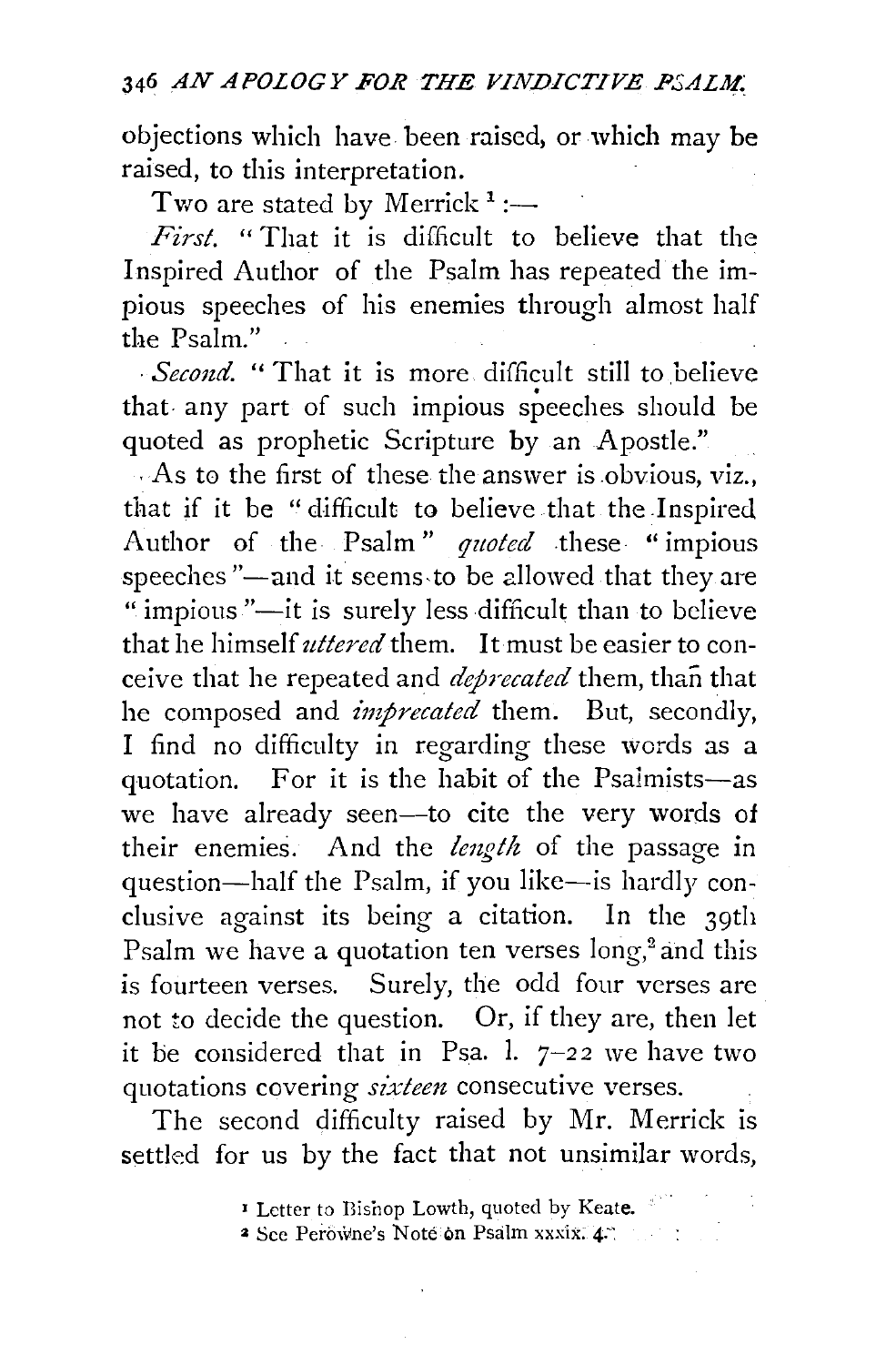harsh and cruel words, to say the least, are quoted, and quoted apparently as prophetic Scripture, by another Apostle. St. Paul says (Gal. iv. 30): "Nevertheless, what saith the Scripture? Cast out the bondwoman and her son : for the son of the bondwoman shall not be heir with the son of the freewoman." Now if Sarah's "grievous" envious words could be quoted as Scripture, surely these might be so quoted also.

But the question here presents itself: Are these words quoted as *prophetic Scripture?* It is allowed that they are referred to by St. Peter--we have admitted that already: but in what way? "It is written "—these are his words—" it is written in the Book of Psalms . . . . his bishopric let another take." Well, it *is* written there. But because it is written there and quoted here, does it follow that it was a specific prophecy of the doom of Judas Iscariot ? May it not have been quoted-as the Scriptures, we know, often were quoted--by way of accommodation ? Nay, is it too much to say positively that it was so quoted ? For consider : St. Peter here combines into one sentence fragments of two different Psalms: he changes a plural into a singular, to suit his purpose, viz., *"their* habitation" into *"his* habitation ; " and, lastly, he changes "let none dwell in their tents" to "let no man dwell therein." Do not these facts prove that St. Peter cited the passage as apposite and illustrative, but by no means as prophetic ?

But it is urged, in answer to this, that Acts i. 16 proves these words to have been prophetic. "This  $s$ cripture must needs have been fulfilled" ( $\epsilon \delta \epsilon$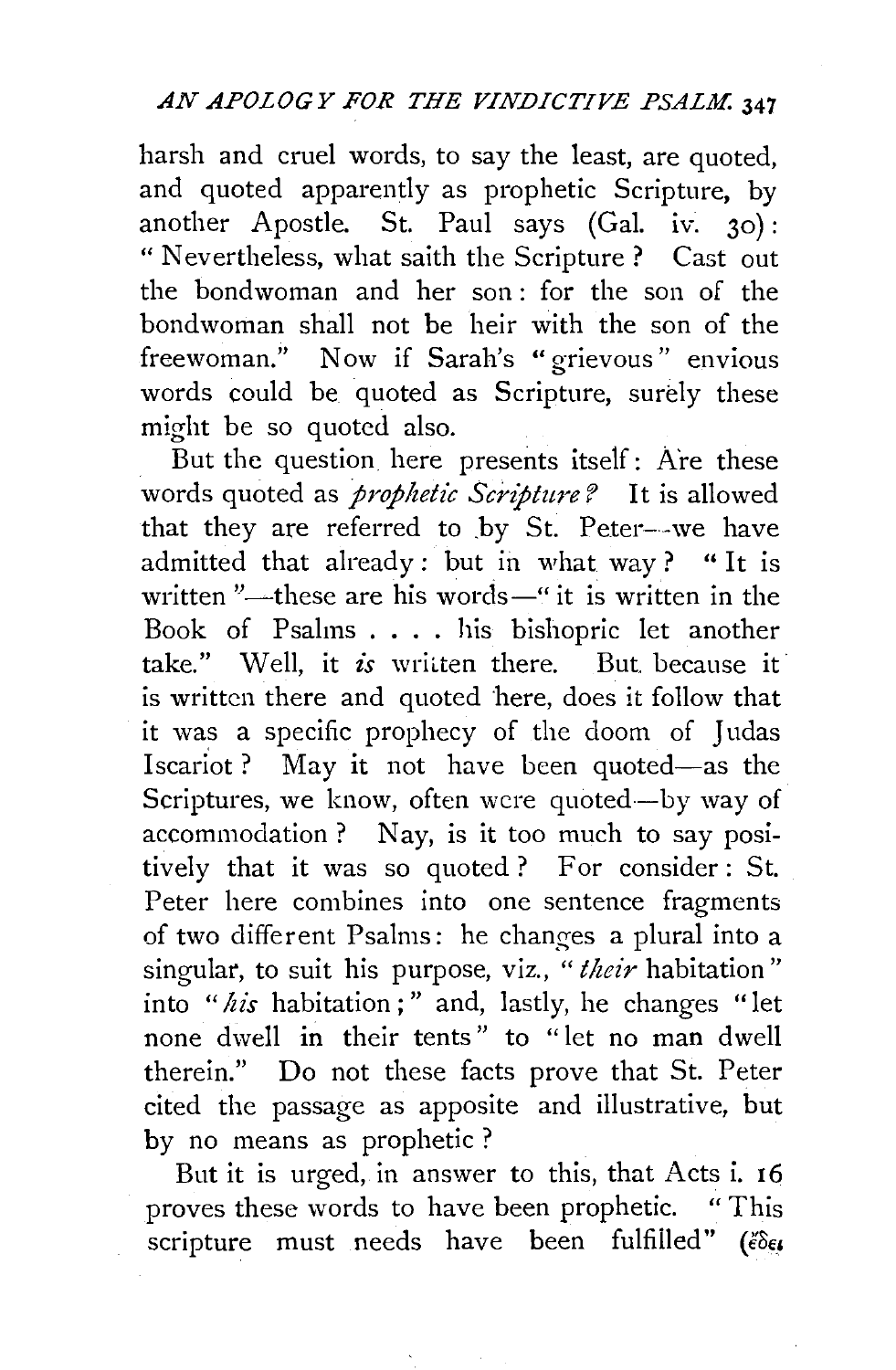## <sup>348</sup>*AN APOLOGY FOR TIIE p-fNDICTIVE PSALl.I.*

7rATJpc.J8~vat Ti)v"/parf>~v *TaVT7JV. K.T.I\.)* "which the Holy Ghost spake before *concerning 'fudas.*" But the first question which suggests itself is: Does the "this scripture" of verse 16 refer to the two scriptures quoted in verse *20?* It is more than doubtful whether it does. For, to begin with, the best manuscripts (ABC<sup>I</sup>.) and versions omit the word "this"  $(\tau_a\acute{v}\tau_{\eta\nu})$ . (2) The reference in our English Bibles is to Psa. xli. 9, not to Psa. cix. 8; and some Com mentators (Hammond, *e. g·.,* in "Annotat.") under· stand the Apostle to have had the former passage in view. But supposing we admit, for the sake of argument, that ''this scripture spoken before by the Holy Ghost by the mouth of David," does refer to the scripture quoted at verse. *20,* "his bishopric let another take," &c.-this does not fasten the *authorship* (in the sense of the original utterance) of Psa. cix. 8 upon him. That verse could, with perfect propriety, be spoken of as David's, seeing that David compiled and arranged the whole Psalm, even if that particular expression happened to be a quotation. The Apostle found in the Greek copies of the Old Testament scriptures a Psalm, the 109th, ascribed, and rightly ascribed, to David. The whole of that Psalm he regarded as inspired scripture, just as St. Paul regarded Sarah's scornful words as scripture. What, then, should hinder him from describing it as "spoken before by the Holy Ghost by the mouth of David"?

But suppose we go a step further and admit that this scripture *was* prophetic of· Judas, does even that decide one way or the other as to the authorship of that part of the Psalm? It merely amounts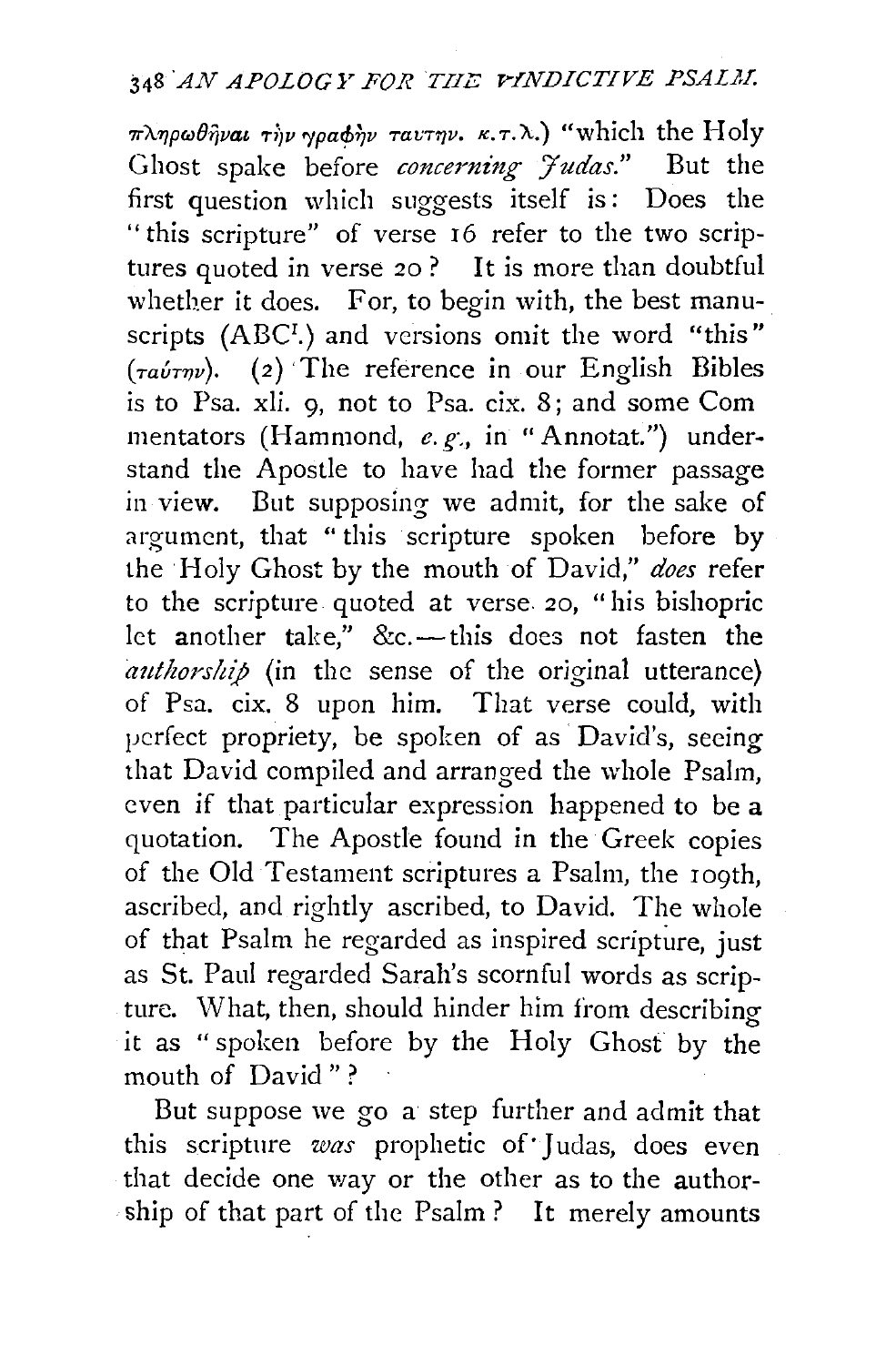to this, that, by whomsoever uttered, it *foreshadowed* something relating to Judas Iscariot, and that it was *fulfilled* in him. But might not that something be foreshadowed, and in due course be fulfilled, though the words were originally spoken, not by David, but by David's enemy?

The argument that these words are prophetic, however, and that these curses, therefore, are all to ·be interpreted of Judas, seems to me to be fraught with difficulties. Not to insist upon the manifestly ·loose accommodating way in which the Apostle ·cites the words, and other similar considerations, this view lands us in the terrible dilemma of putting these anathemas into the lips of our Lord Jesus Christ. For if Judas is the person aimed at in these imprecations, then it follows that David, who denounced him, is herein a type of our Holy and Merciful Redeemer; and so we are compelled to believe that He who said of others "Father, forgive them," said of him, "Let his prayer become sin;" that He who charged his disciples to "love their enemies and to bless those who cursed them," Himself prayed, "Let the iniquity of his fathers be remembered before · the Lord, and let not the sin of his mother be blotted out." So that we only shift the difficulty, and increase it a hundred-fold, if we adopt the supposition "favoured by the majority of Commentators, ancient and modern,"<sup>1</sup> that the Psalm is not " the language of David, but the language of Christ, exercising his office of Judge;" that it is, in fact, the prophetic foreshadowing of the solemn words, "Woe unto that man by whom the Son of man is betrayed; it were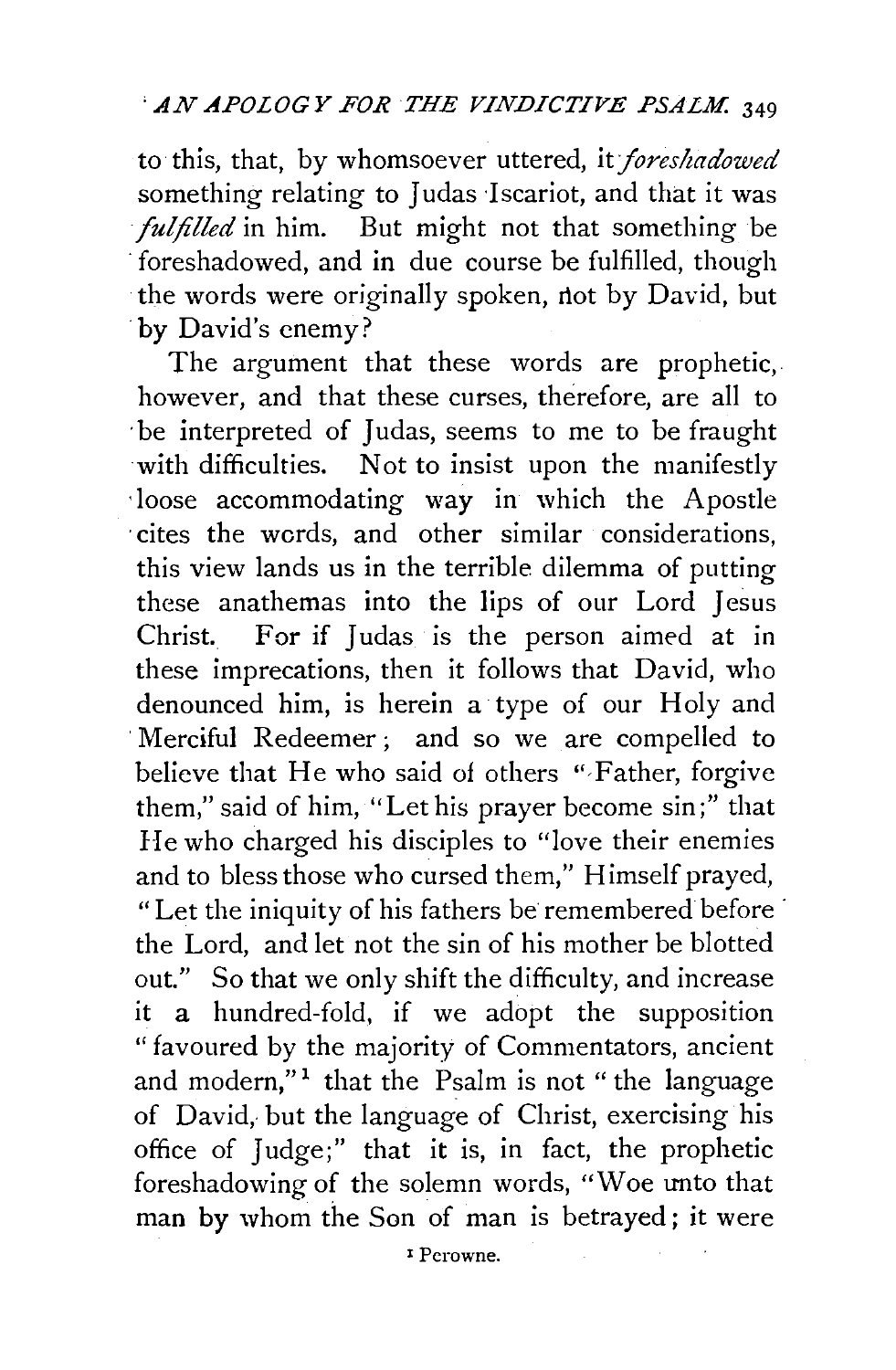good for that ·man if he had not been born." Well does Perowne remark, "The strain which such a view compels us to put on much of the language of the Psalm ought to have led long since to its abandonment." But what shall we say of the strain which such a view compels us to put on the character of our Lord Christ? Which of us will presume to ascribe such " fierce vindictiveness" to Him ?

We must now turn, however, to another objection, and one of a different character from the preceding. "Could such charges," it will be asked, "ever be made, could such curses ever be levelled, against David. against a man so well known, so popular, so highly distinguished as he?" My answer is, that not only *could* such charges be made, but. very similar, if not indeed more serious, charges actually *were* made against him. In  $2$  Sam. xvi.  $5-14$  we have, I believe, a history of the very occasion when these curses were pronounced and of the circumstances which suggested the Psalm: "And when King David came to Bahurim, behold, thence came out a man of the family of the house of Saul, whose name was Shimei, the Son of Gera; he came forth, and *cursed still as he came .* ...• And thus said Shimei when he cursed, Come out, come out, thou bloody man, and thou man of Belial : the Lord hath returned upon thee all the blood of the house of Saul, in whose stead thou hast reigned; and the Lord hath delivered the kingdom into the hand of Absalom thy son : and', behold, thou art taken in thy mischief, because thou art a bloody man." I cannot help thinking that these cruel words, and the many more words like unto them which would be spoken at that season by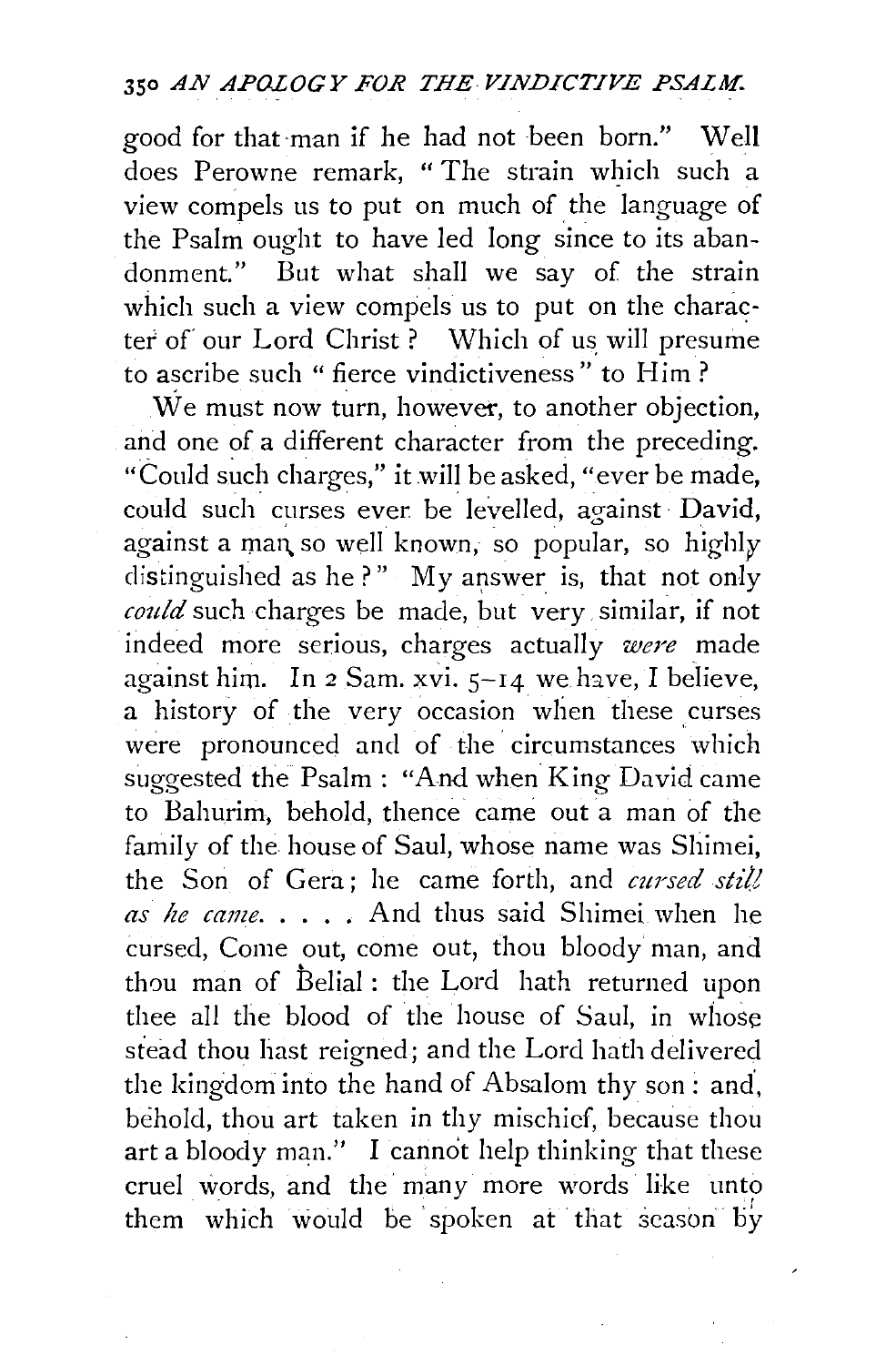Shimei and others of the adherents of Absalom or of the partisans.of the house of Saul, were the originals of the curses which the Psalmist has recorded, and recorded because of their very falsity and cruelty, in this I09th Psalm.

But let us now see whether we can discover anything in the Psalm which harmonizes with the history of 2 Sam. xvi., always remembering that the Psalmist has forewarned us that the charges brought against him were "lying" and " deceitful" (verse 2;  $cf.$  also Psa. xxxv. II, and lxix. I2).

It will be admitted, then, that verses  $I-5$  would describe exactly the words and deeds of Shimei. His was a "mouth of a wicked man and a mouth of deceit;" his were "words of hatred and a lying tongue." But in addition to their words of hatred the Psalmist says his adversaries "fought" (literally, "warred,"~~~~!;~~~. *hro7\,€JL1Ja-av JL€,* LXX.) against him. Now it is probable that the word is here used *figuratively*, of the war of *words*, as we have interpreted it above. But we see an additional reason for the word, or, rather, a special appropriateness in it, if our conjecture is a correct one, that it was used of Shimei and his party, for they, literally as well as tropically, "fought" against the Psalmist. But it is in the imprecations themselves that I find the closest correspondency between the Psalm and the History. We can well understand, *e.g.,* how verses 6, 7, may have been spoken by Shimci or some such adversary. David is now fleeing for his life  $(2 \text{ Sam. xvi. II}).$ They hope that before long he will be taken prisoner, and brought to trial and deposed. Hence the prayer,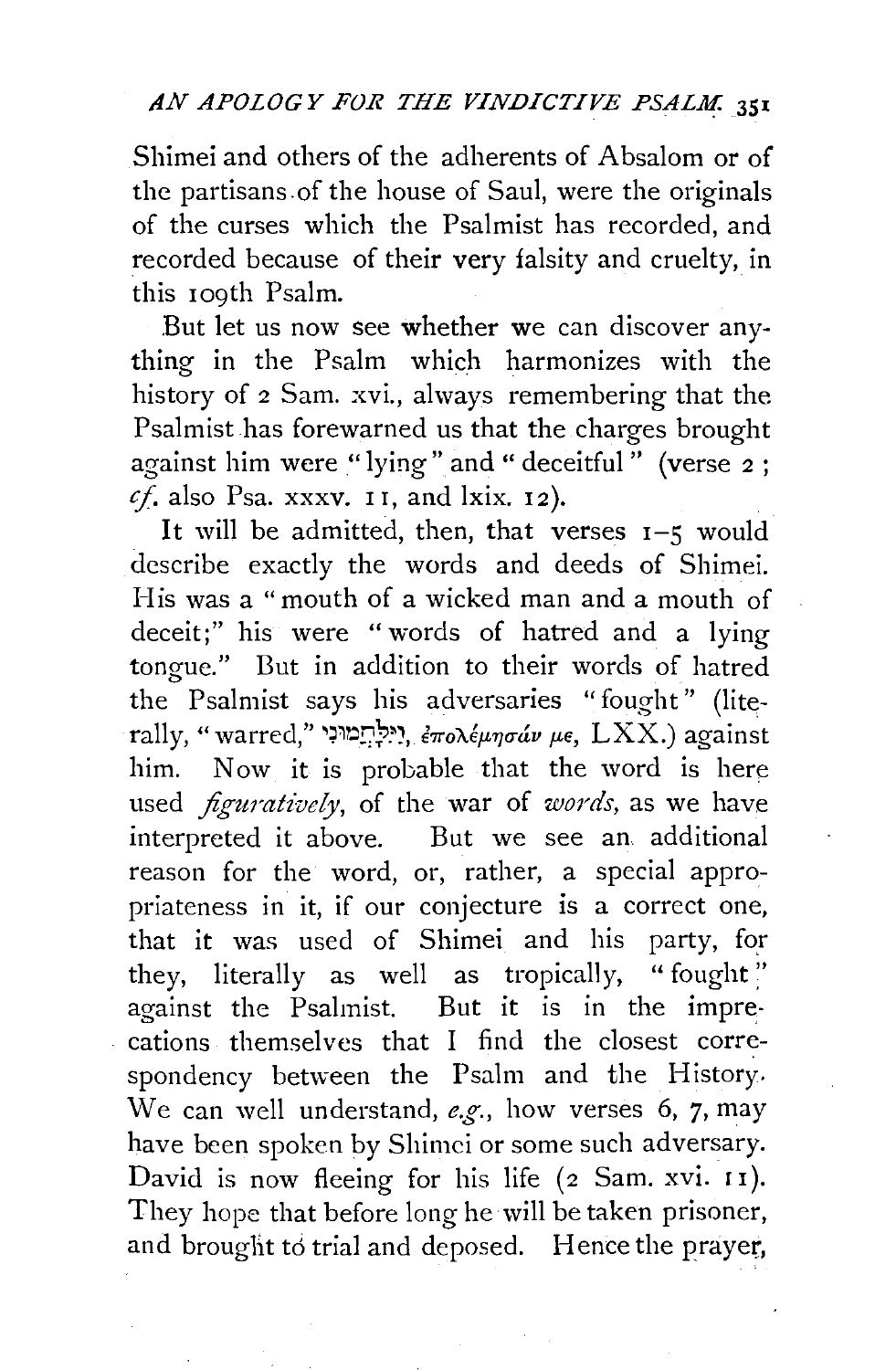"Set thou· a wicked man over him" (ii:(~i'J. · *C.f..* i.-i;:::.~. verse  $8:$  upon which Perowne's Note<sup>1</sup> is: "Set, that is in an official capacity;  $\ldots$ . appoint as judge, or set ·over him with power and authority to punish"), "and let an adversary stand at his right hand" ("let him not only have an unrighteous judge, but a malicious accuser."—*Perowne*). "When he is judged, let him be condemned, and let his prayer" (to God for mercy and ·help) "become sin."· They know it is David's wont to pray *(cf.* verse 4, "but I . . . *prayer").* They here express the hope that his prayer may be disregarded. In verse 8, they pray for his deposition and speedy death. "Let his days be few, and his office" (יְקִדְּרוֹ "implying that the person held a position of some im- *·portance."-Perowne)* "let another take." So that we find all these imprecations have a peculiar suitability, if understood of King David at the time of his flight. The person against whom they were levelled had an office, an office from which some were trying to depose him : he was a pious man, one who would pray; he was not unlikely to have a judge and an accuser: surely it is none other than David who is here described to us. Passing on to verse 14, "Let the iniquity of his fathers be remembered with the Lord, and let not the sin of his mother be blotted. out," may we not find a clue to the interpretation of these words in the history of David's ancestors, the history recorded in the Book of Ruth ? For among his <sup>14</sup> fathers" (the word  $\approx$  has a very extended signifireation, and is used of *any male* ancestor, just as  $\epsilon$ .

 $\cdot$  <sup>1</sup> I quote these Notes because the support which, they lend to this theory is quite unintentional, and therefore all the more powerful. 'Dr. Pcrowne is no advocate of the view taken here.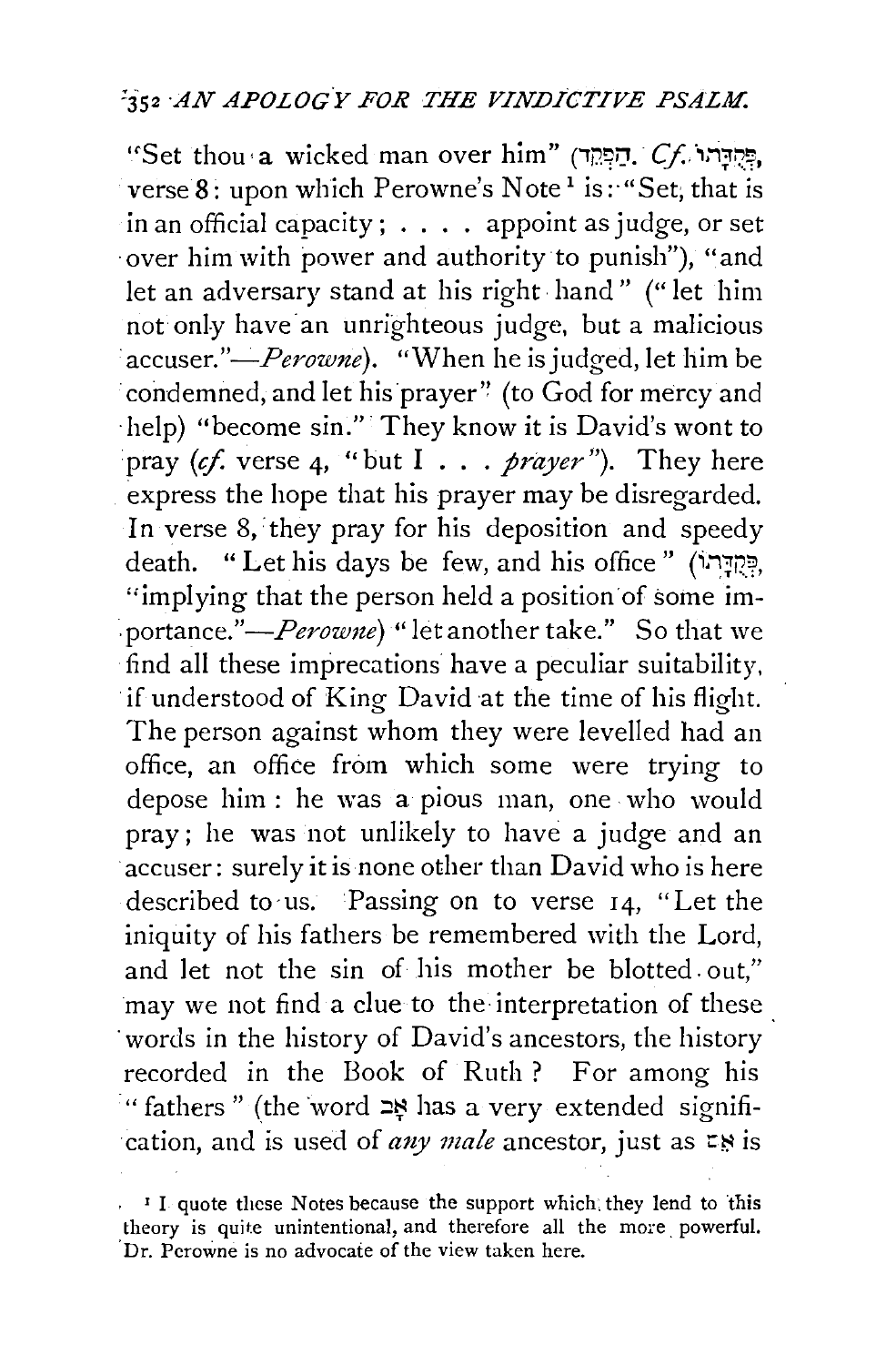of any female) were Mahion and Chilion, the sons of Elimelech. They had committed "iniquity" by intermarrying with Moabitish women, and, according to Jewish belief/ had paid the penalty thereof in their premature death. His "mother" in a direct  $\frac{1}{2}$  line was Ruth the Moabitess. Her marriage with Boaz was not esteemed to have been without sin  $(cf. Ruth iv. 12)$ . It is to this sin, according to the Rabbins, that David refers when he says  $(Psa, li, 5)$ . "Behold, I was shapen in iniquity, and in *sin* did my mother conceive me." Now remembering that these genealogical facts were notorious, and considering the estimation in which the Jews held them, what could be ·more ·natural than for· some follower or member of the house of Saul, resenting not merely the change of dynasty, but still more the intrusion upon the throne of one who was not of pure Hebrew blood, to cast this reproach in David's teeth, " Let the iniquity of his fathers be remembered with the Lord, and let not the sin of his mother be blotted out" ? When Boaz espoused Ruth to be his wife, he declared his object to be "that the name of the dead be not cut off from among his brethren." The partisans of Saul remembering, it may .be, these words, or at any rate deprecating their fulfilment, pray that "in the generation following their name may be blotted out" (verse 13; where observe the parono- $\,$ masia, יְפֵּח  $\,$  dad הַפָּח  $\,$ ; nerse  $\,$  r4).  $\,$  And  $^+$ I am strengthened in this .interpretation by observing that this supposition affords an explanation of what is otherwise almost inexplicable, vizi, the extension of the curses from the man<sub>ito</sub> his ancestors and

I Targum on Ruth i. *s:*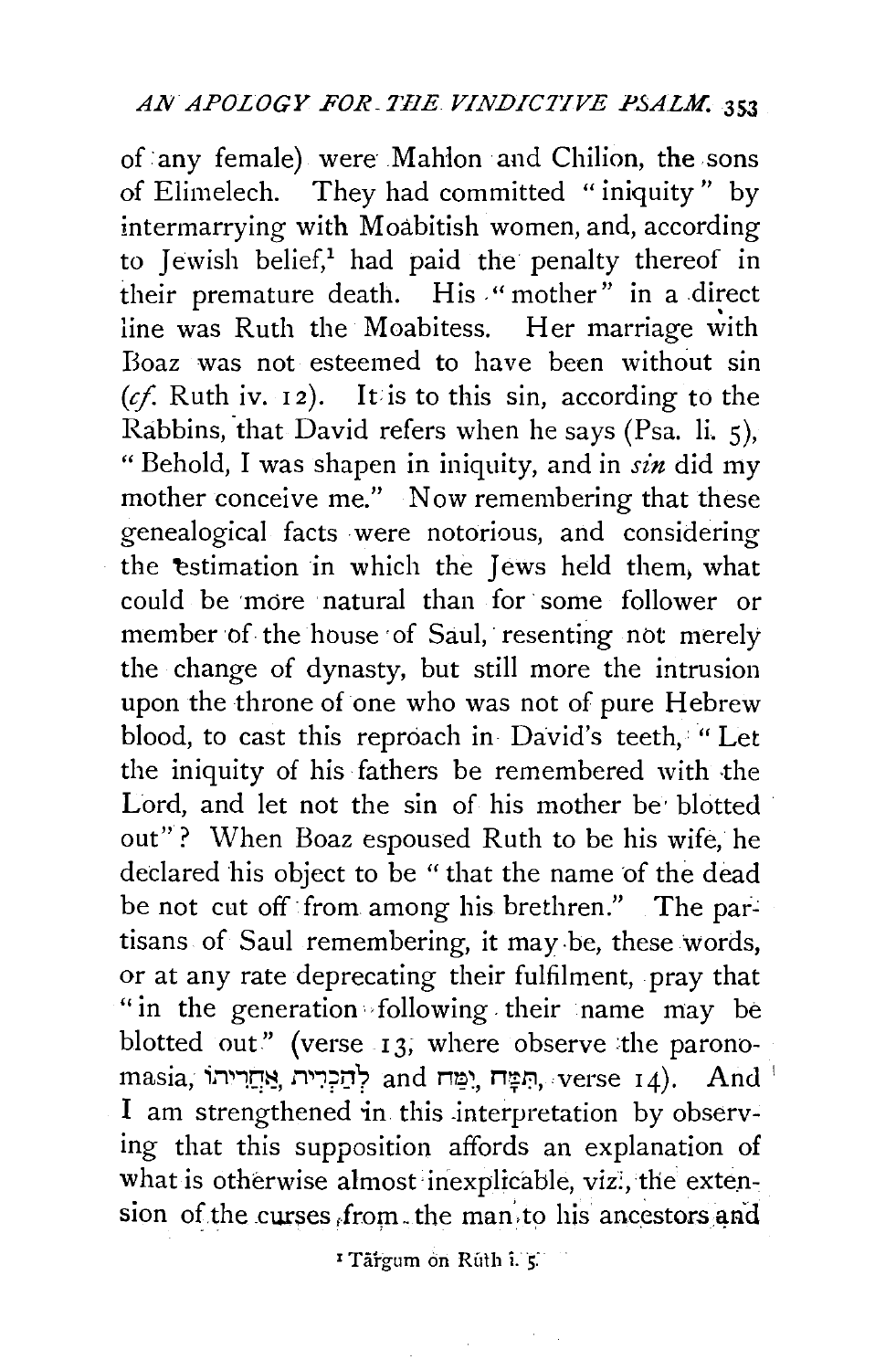descendants; We cam well understand why the members of the dispossessed house of Saul should desire the extinction of David's *race;* they had strong political reasons for desiring it : we can understand why *they* should pray that the "iniquity of his fathers might be remembered with the Lord." That iniquity, in their belief, had already received its partial recompense; it had cost two of his ancestors their lives; it had threatened the extinction of the family: they pray that it may now bear its full fruit, by bringing down the judgment of death on David's children, so that "their name may soon be blotted out."<sup>1</sup> All this is intelligible and consistent. But why David should so earnestly desire the complete excision, root and branch, of the family of Doeg or Ahithophel, or any of his enemies, it is difficult to conceive; and it is still harder to understand why he should comprehend the fathers and mother in his curse. I submit, then, that the explanation of verses  $13$ ,  $14$  by the history of *David's* ancestry, solves a difficulty which the received interpretation creates.

But let us pass on to the next verse : " Because that he remembered not to shew mercy, but persecuted the poor and needy man, that he might even slav the broken in heart."<sup>2</sup> Now, making allowance for the exaggeration and distortion inevitable to such charges as these, it is remarkable surely that this is precisely what David had done. The reader will have no difficulty in recalling events in David's

\_ I " If I see rightly, the object [of- the curse on the fathers] is to heighten its effects on the *children."-Perowne*.

<sup>... &</sup>lt;sup>2</sup> Perowne's translation is: "But persecuted the afflicted man and the poor, and the broken hearted, to put [them] to death."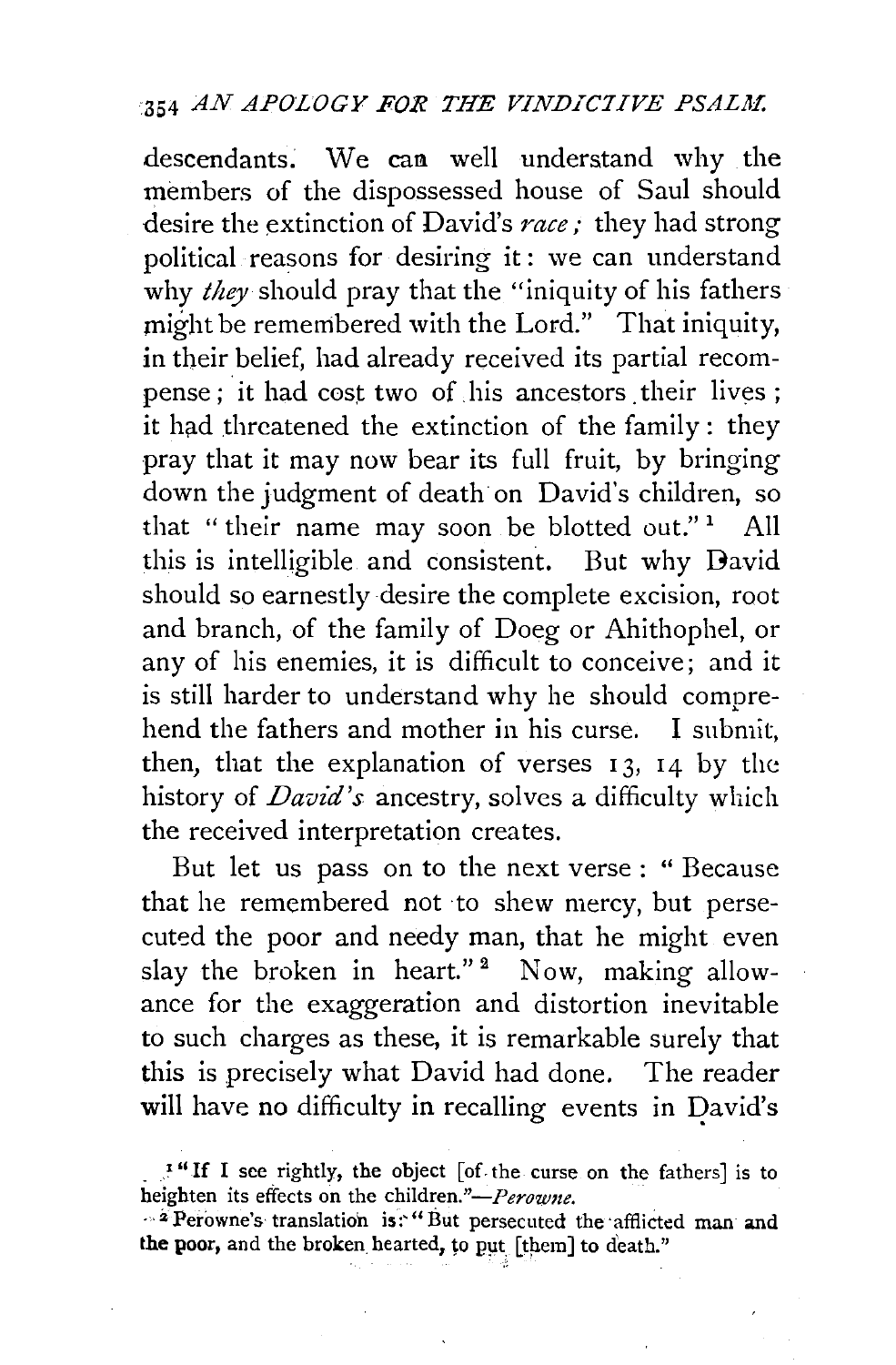life which would give a show of justice at least to this grave indictment. There was the one little ewe lamb of Uriah the Hittite, upon which, by his own shewing, he had *"had no pity"* (2 Sam. xii. 6). There was Uriah himself whom he had persecuted and slain<sup>1</sup> with the sword of the children of Ammon. And though David had no part in the assassination of the great captain of the house of Saul, Abner the son of Ner, and took measures to testify publicly his abhorrence of the deed (2 Sam. iii. 37), yet what so likely as that the "mouth of the wicked" should accuse him, notwithstanding, of conniving at his death? We know that Shimei did accuse him of being "a man of blood " and a " man of Belial : " surely that was as *grave* a charge as this of verse <sup>I</sup>6, and more than that, it is a very similar charge. The latter then may well have been the echo of the former.

But it will here be objected that whatever adaptation we may think we see in any of verses  $6-\overline{16}$ to the case of David, surely there can be none in verses  $17$ -19.<sup>2</sup> He was not a man, it will be said, who " loved cursing," or "who clothed himself with cursing." Such a charge is absurd when made against him. I answer, (I) Such a charge, however, is made against him by all those who ascribe the imprecations of this Psalm to him.  $(2)$  There are

<sup>r</sup>n~ir-i'?, verse 16 *("to do to death,"* Pod), would be a singularly fitting word to use of the murder of Uriah.

<sup>2</sup> The Authorized Version is here somewhat misleading. "The verbs cannot be rendered in these two verses, as in the English Version, as optatives. The tenses are past tenses, and have been so rendered by the *LXX."-Perowne*. "He has loved cursing," we may imagine some Shimei to have said; "and it came unto him,"... "he clothed himself with cursing and it came," &c.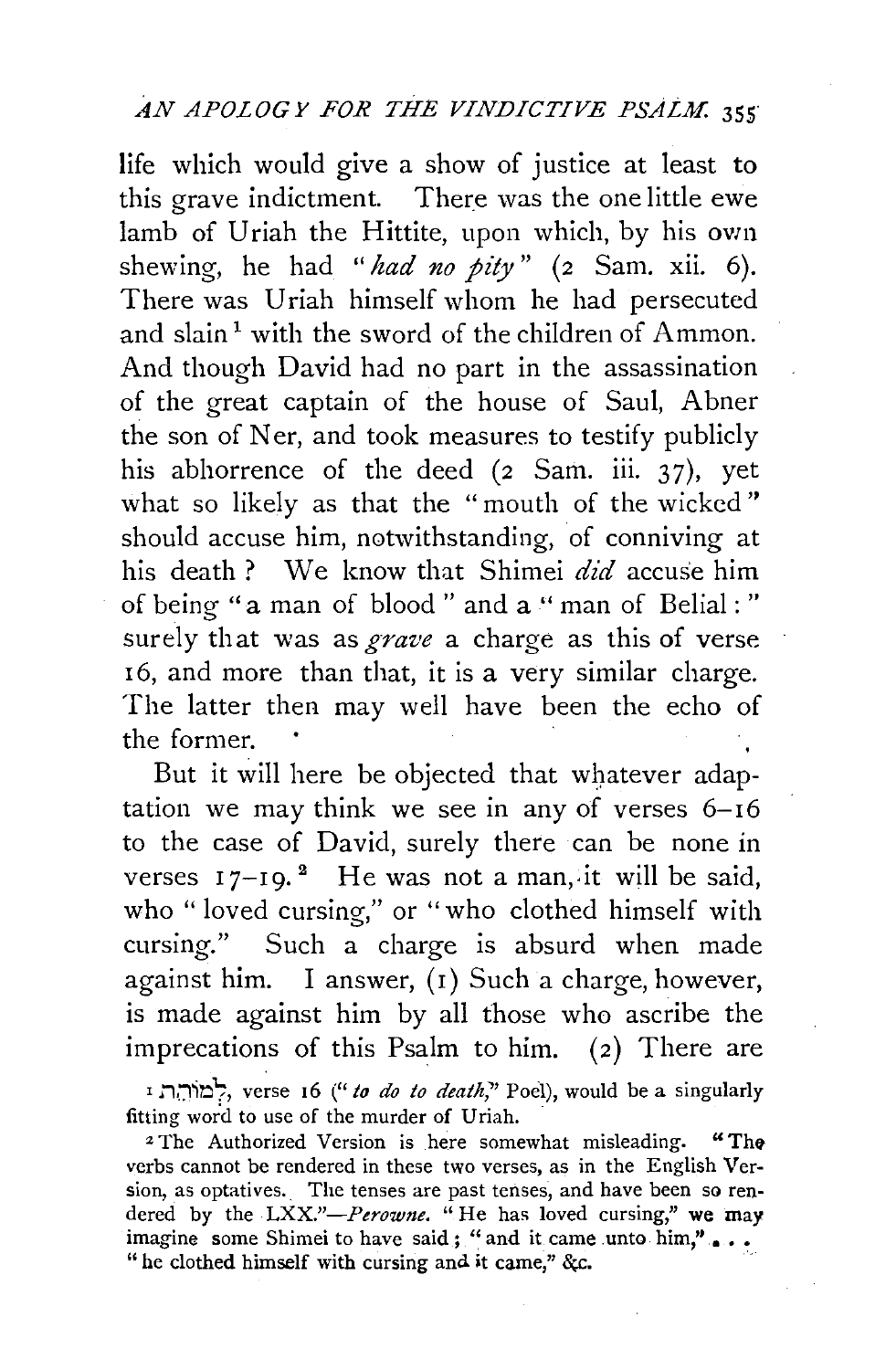imprecations in other Psalms which, though very different in spirit and sweep from these, are indicative of a temper which might afford an unscrupulous adversary some grounds for affirming that "he loved cursing."  $(3)$  He expressly tells us that they "spoke against him" with "a lying tongue :" he prepares us · beforehand, *i.e.,* for groundless and wanton accusations. So that if some of the curses appear to us to be altogether inapplicable to him ; if the charge they contain against him is a pure and malicious invention, we see in this fact a positive corroboration of the views here advanced.

In the third section of the Psalm, the whole of which, it will be conceded, *would* have formed, even if it did. not, a most appropriate prayer, under the circumstances in which the fugitive and brokenhearted king was then placed. I find the following marks of adaptation  $:=$ 

1. The sentiment of verse 21,—" But do thou," &c., is an exact parallel with that of David when he . was cursed by Shimei. " It may be that the Lord will look upon mine affliction, and that the Lord will requite me good for his cursing this day." (2 Sam. xvi. 12.)

2. In verse 23 we read, "*I am gone* like the shadow," &c. The original word (נְהִלָּהְיָ) is rendered by Perowne (Note on verse  $23$ ), "I am made to go hence." He also adds: "This passive form (which only occurs here) denotes *external compulsion.*" Consequently, the word would be a most appropriate one in the lips of a banished man, a man fleeing, as David then was, for his life. The same may be said of יְנִפַּרְתִּי, the next word, which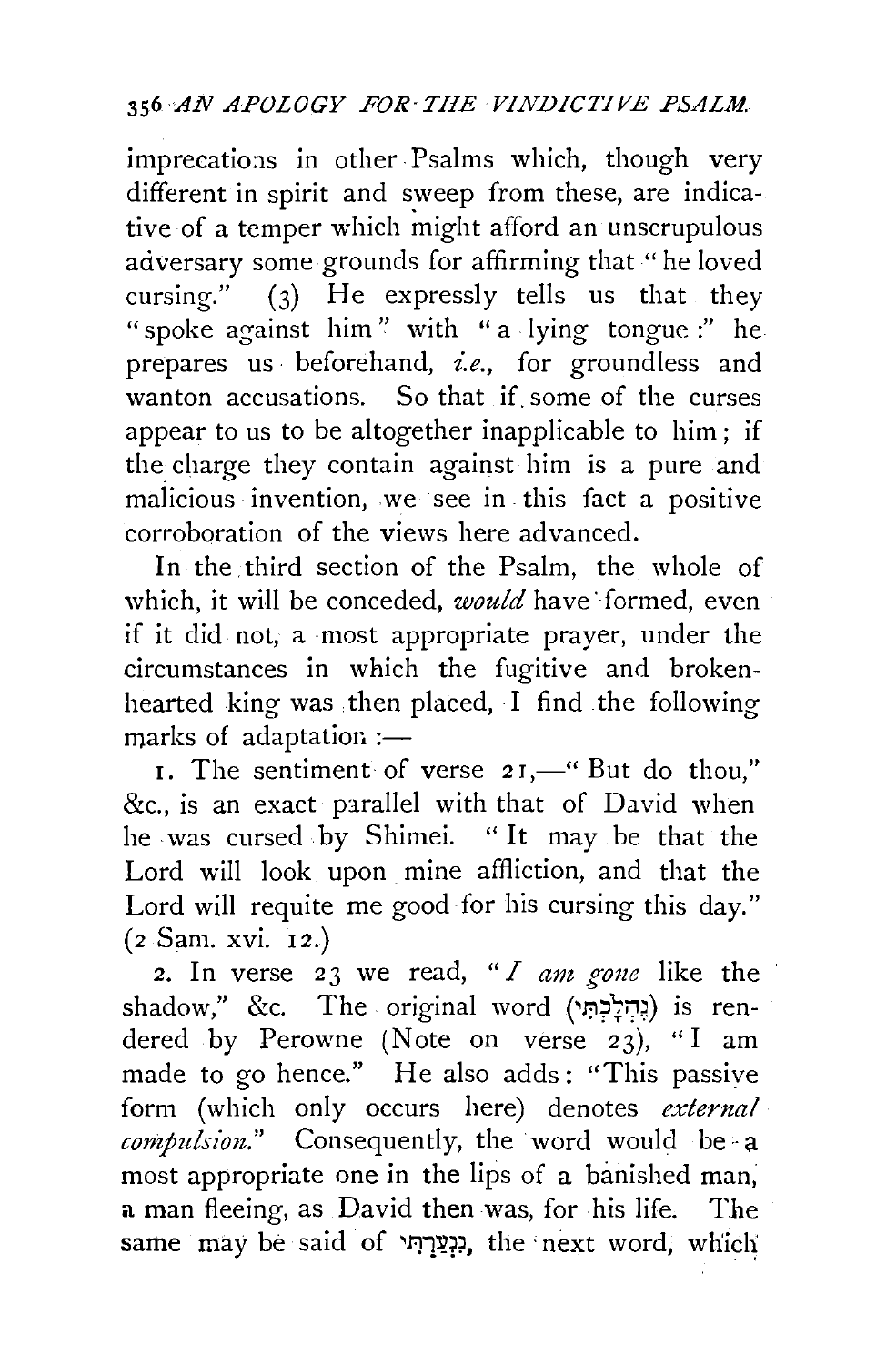Perowne renders : " I have been *driven away* as the locust;" and which Gesenius translates, " to be shaken out, *i.e., cast out from a land*" (cf. Job xxxviii. 13). Both words exactly describe the case of David at that juncture; both help to connect the Psalm accordingly with the period of the flight from Absalom.

3. Verse  $24$  runs: "My knees are weak through fasting." In 2 Sam. xvi. 14 we find-"And the king ... came weary," &c.  $($ **x**:  $\sum$  faint, *languescentes*), and from 2 Sam. xvii. 29 we learn that subsequently at Mahanaim " the people was *hungry* and thirsty and weary in the wilderness." Surely we have here another tittle of evidence, of little consequence perhaps in itself, but not to be disregarded when taken in combination with other expressions. Surely, the History helps us to understand why David should describe himself as " weak through fasting," and speak of his flesh as " failing of fatness" (literally, "hath fallen away from fat)." And, therefore, when we read in verse  $25$ , "I became a reproach unto them," can we resist the conclusion that it is the curses and reproaches of Shimei to which he is referring?

4. " Thou, Lord, hast done it" (verse 27). What have we here but the poetical version of 2 Sam. xvi. 10, " The Lord bath said unto him, Curse David" ? Similarly, "Let them curse, but bless thou" (verse  $28$ ), is assuredly the echo of verses 11, 12 of the History, " Let him alone, and let him curse, for the Lord hath bidden him. It may be the Lord will ... requite me good for his cursing this day."

5. In 2 Sam. xvii. 14, "For the Lord had appointed to defeat the good counsel of Ahithophel,"

VOL. II.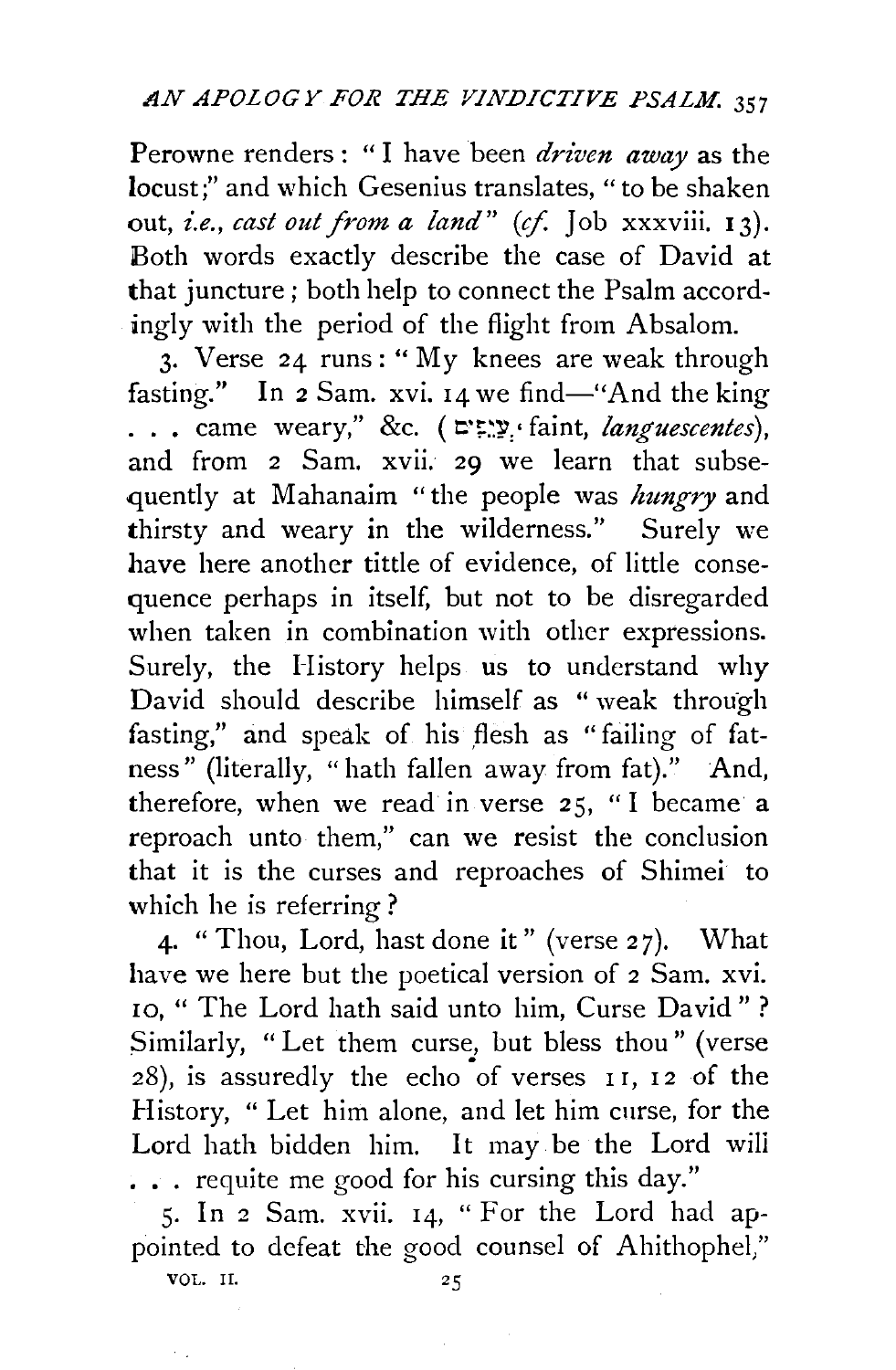we may see the promised realization of the Psalmist's confident hope expressed in verse 31, the concluding verse of the Psalm, " For he shall stand at the right hand of the poor, to save him from those that condemn his soul."

\Ve see, then, how the Psalm, from the first verse to the last, fits into the folds of the narrative of David's flight. The key turns without the slightest strain in the wards of the lock. Is it therefore an unwarrantable conclusion that Psalm cix. reflects the "hatred," the "lying," the " curses," the " prayers," of those terrible days "of trouble and rebuke and blasphemy," the days of Absalom's rebellion ? and, consequently, have we not abundant grounds for believing that these " impious speeches " are not David's against Shimei. but those of Shimei and others against David ?

But there is still a fraction more of evidence in favour of this view. We have seen that this Psalm was designed to be adapted to music and sung by the Tabernacle· choir. The inscription proves this. How very probable that David, after his restoration, should entrust to the sweet singers, and through them consecrate to the high praises of God, a lyric which embalmed for all time the distress, . the reproach, the agonized entreaties of those days of dethronement and despair.<sup>1</sup> How very unlikely that he should devote to such holy purposes a hymn which merely stereotyped his fierce hate, his passionate yearning for revenge, his cruel undiscriminating maledictions.

My "Apology" for the Vindictive Psalm is now 'Kennicott calls the Ps;1m "the thanksgiving of an innocent man."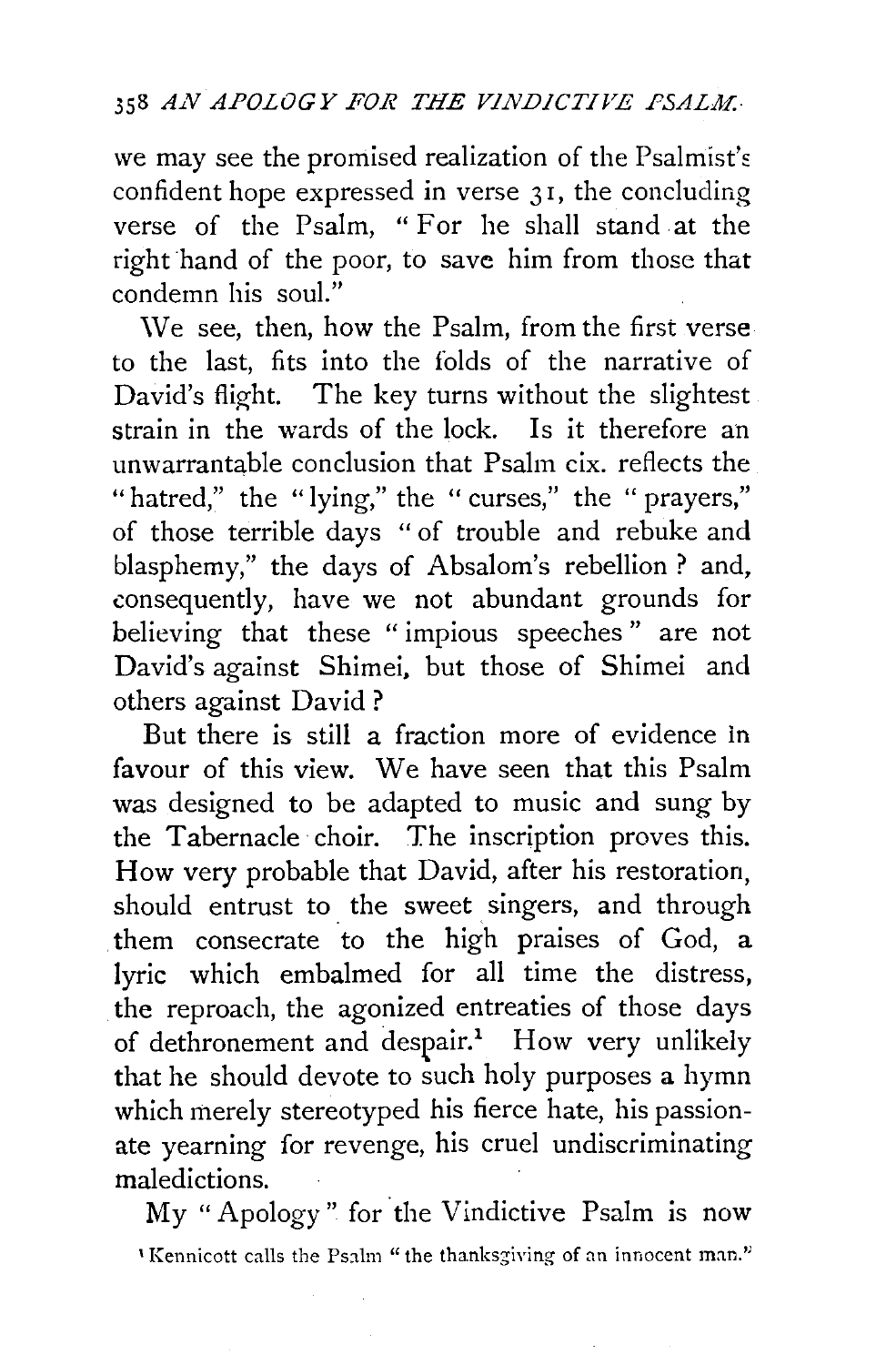before my readers. It is submitted to them with nolittle diffidence. It labours, or seems to labour, I am well aware, under the manifest disadvantage of being novel and in some sense, perhaps, original-a consideration which, with many minds, will suffice to ensure its summary rejection. We shall be reminded by some that "what is new is not true, and what is true is not new." It will be asked by others-indeed, it has been asked already—whether it is possible that the Christian Church for so many hundred years can have been reading and chanting these curses as if they were David's against Shimei, when all the time they are Shimei's against David. But: to this I think it may fairly be repliedthat we have: no evidence that the now current interpretation has. been received *semper, ubique, et ab omnibus.* The:  $\epsilon \rho \gamma \omega \rho$  of the LXX. and the  $\omega \rho \omega \rho \rho \rho$  of the Vulgate: in verse 20 would seem to point the other way. It: is possible, therefore, that the seemingly new interpretation is really the old, and that to adopt it is merely *stare super vias antiquas.* It cannot be denied, seeing that there are no outward and visible signs of a quotation in the Psalm, that the fact of the imprecatory section being a citation, if such were the fact, might easily be obscured and lost sight of. It is a mistake that the cursory unobservant reader would be almost sure to make. But allowing, as of course we must do, that for many centuries the curses were popularly and universally believed to have been David's; while admitting that that is some presumption against this new interpretation, we deny that it is any proof of its falsity. For how many centuries was it believed that the world was created in six